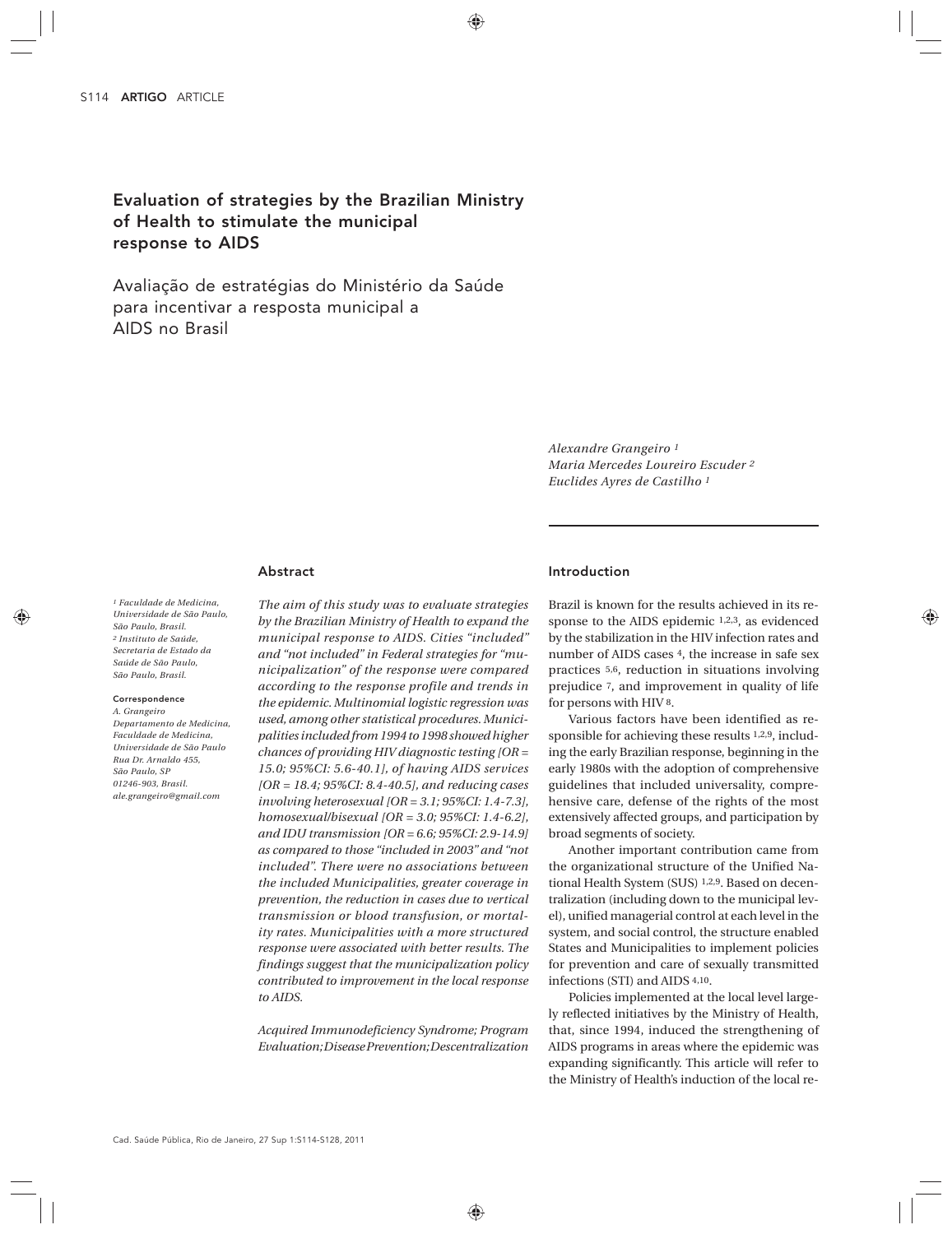sponse as "strategies for municipalization or expansion of the response to AIDS", a process that was implemented in two phases. The first, lasting from 1994 to 2002, was partially financed through loan agreements with the World Bank 11, subsidizing activities by 27 State Health Departments and 151 priority Municipalities, which at the time accounted for more than 70% of the AIDS cases in Brazil.

The second phase, launched in 2003, was charaterized by the institutionalization of financing for AIDS-related activities according to the rules of the SUS. To this end, it was used as a reference so-called "Incentive Policy", which allow the transfer of additional Federal funds to the States and Municipalities. This transfer is conditioned on the implementation of specific actions and compliance with prerequisites, in the case of AIDS, for example, co-financing of activities and annual submission of Action and Target Plans approved by the Health Councils and Inter-Managerial Commissions 12,13,14.

Since the establishment of the Incentive Policy for AIDS programs, various evaluations have been performed 12,13,14, showing, among other results, an increase in the number of Municipalities included in the strategies for expansion of the response, which were selected on the basis of recommendations by the Bipartite Inter-Managerial Commissions (consisting of State and Municipal Secretaries of Health) and epidemiological relevance, defined by the number of AIDS cases, incidence rate, and population and size. There was also an increase in funds transferred by the Ministry of Health and an improvement in the management process.

Due to the short time transpired since implementation, the evaluations have not allowed more in-depth knowledge of the profile of activities and their relationship to the epidemic. This motivated the Department of STD, AIDS, and Viral Hepatitis under the Ministry of Health (PNDST/AIDS) to request a new study. Some of the findings are presented in this article and address two questions: "*What are the characteristics of the response and of the Municipalities included in the Incentive Policy*?" and "*What possible influence could this Policy have on trends in the epidemic and AIDS-related mortality rates*?".

# Methodology

A evaluation study was conducted with Municipalities that had qualified for the Incentive Policy as of December 30, 2008. These Municipalities were characterized first according to geopolitical and epidemiological indicators and health

services supply. Next, the profile of the programmatic response was analyzed within the context of the Incentive, in relation to scope, inclusion of population groups, sustainability, and intervention capacity. Finally, the Municipalities included in the Policy were compared to others not included in order to observe differences in the degree of implementation of the response and trends in the epidemic.

Secondary data were used in order to characterize the Municipalities and analyze differences between those included and not included. Epidemiological, geopolitical, and health structure indicators were used, including procedures performed in the SUS, with data obtained from the System's Information Technology Department (DATASUS. http://w3.datasus.gov.br/datasus/ datasus.php, accessed on 14/Nov/2008). The Brazilian National STD/AIDS Program provided the data on AIDS diagnostic and treatment services, the clinical and immunological situation of persons with HIV, and the supply of CD4+/ CD8+ T-cell tests. The Municipal Human Development Index (HDI-M) was extracted from the website of the United Nations Development Program (http://www.pnud.org.br/atlas/, accessed on 18/Jul/2008). Analysis of the response profile induced in the context of the Incentive Policy drew on information by the Action and Target Plans 15 submitted by the Municipalities in order to receive Federal funds in 2006. Fifty-four new Municipalities were only included more recently, in 2007 and 2008, and were thus not included in the current analysis.

The indicators used to characterize the Municipalities in the first phase of the evaluation were: (a) geopolitical: geographic regions of the country; population estimate for 2006; and HDI-M in 2005; (b) epidemiological, considering the years 2002-2006: absolute number of cases reported and categorized according to magnitude (50 or more cases; 20-49; and 1-19); mean annual incidence rate per 100 thousand inhabitants; existence of reporting (yes/no) of cases in a given transmission category; number of transmission categories with cases reported during the period; and time since onset of the epidemic, calculated from the year in which the first case was reported in the Municipality; and (c) health structure in 2005: per capita health expenditures; and primary healthcare procedures as a proportion of total procedures performed under the SUS.

For a profile analysis of the Municipal AIDS programs' response, the Action and Target Plans were reviewed systematically and the relevant information was categorized dichotomously according to a predefined script. Such information included: (a) the scope of the response: measured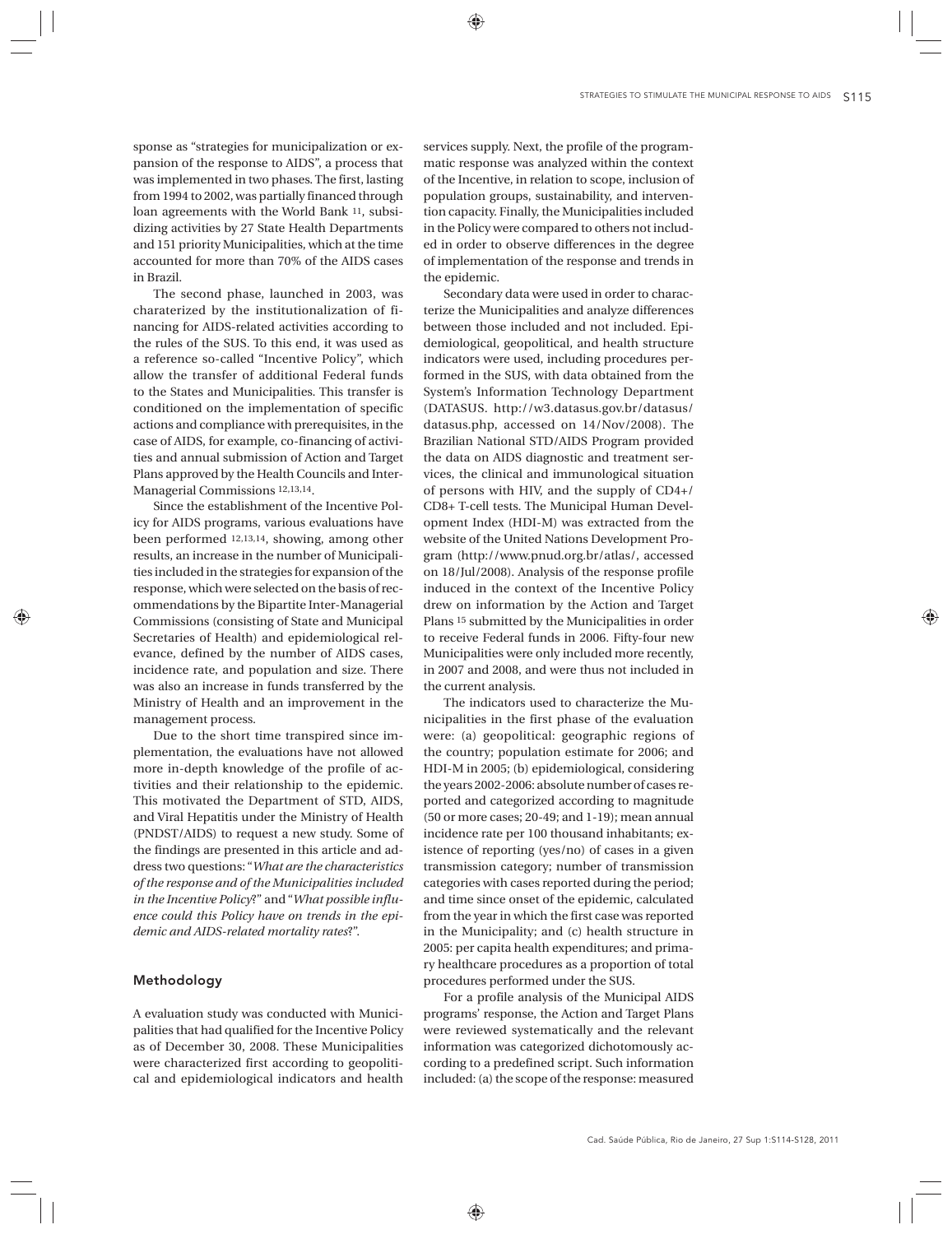by the existence (yes/no) of targets in the Action and Target Plan, contemplating care for persons with HIV; reduction of vertical transmission of HIV and syphilis; diagnosis of HIV infection; prevention in vulnerable populations and the general population; and/or diagnosis and treatment of STI; (b) populations covered: having included targets in the area of care for persons with HIV, STI, pregnant women, and HIV-exposed children, and in the area of prevention among adult and young jail inmates, men who have sex with men, male and female sex workers, drug users, injecting drug users (IDU), transvestites and transgenders and/or other vulnerable population groups like truck drivers and indigenous peoples; (c) priority area for intervention: area (prevention/care) that received the most funds in the Action and Target Plan and have spent more resources for the general population; (d) sustainability: having allocated resources from the health departments in the areas of care and prevention; and (e) capacity for intervention in the epidemic: having invested the largest proportion of the resources in the supply of services to the population in the areas of prevention and care.

This stage of the study used cluster analysis with the K-means technique. The criterion used to select the model was the potential for interpreting the established groups, which finally consisted of four clusters (response profiles). The clusters/profiles were compared according to the Municipalities' demographic and epidemiological indicators, by means of the chi-square statistic for categorical variables, and when they were considered significant (p < 0.05), standardized residuals analysis (Zres) was used 16. This technique allowed analyzing differences between the observed and expected values in contingency table cells, and for this study values greater than 1.96 were defined as concentration/excess of Municipalities, and values less than -1.96 were defined as absence/lack of Municipalities. In the case of continuous variables, ANOVA was used, with Bonferroni inequality to test multiple differences between means.

For comparison of the Municipalities included and not included in the Incentive, it was assumed that the Municipalities included in the strategies to expand the response to HIV had greater capacity to intervene in and control the epidemic. It was further assumed that the Municipalities with a greater supply of services for diagnosis, prevention, and care and with a reduction in AIDS cases and mortality rates had higher chance of having been included longer in the municipalization strategies. Meanwhile, the more recently included Municipalities are only associated with a greater supply of services and decrease in mortality, and not with a reduction in cases, since there has not been sufficient time to observe such a trend. The inverse situation is observed with the mortality rate, which should decrease after an increase in the supply of services.

Thus, for the analysis, the Municipalities belonging to the Incentive Policy were subdivided according to time since inclusion in the strategies to expand the response: (1) older Municipalities, included from 1994 to 1998, and (2) more recent Municipalities, included since 2003 with the establishment of the Incentive Policy. The group of Municipalities not included in the Incentive was selected among Brazilian cities with reported AIDS cases from 2002 to 2006, with the inclusion criterion defined as having reported at least 20 cases spread over the course of at least three years in the period analyzed. This criterion was used to allow comparison between the Municipalities with larger and more regular epidemics.

The indicators used in the comparison, categorized dichotomously (yes/no), were: (a) reduction of the epidemic by transmission category, calculated as the difference in the number of cases during the periods 1997-2001 and 2002-2006, considering the categories homosexuals/bisexuals, heterosexuals, IDU, transfusion recipients (of blood/blood products), and vertical or mother-to-child HIV transmission. "Reduction" was defined as those with a negative variation, and the others were categorized as "not reduced", including Municipalities which, in a given transmission category, did not show a variation in the number of cases or showed zero cases during the periods analyzed; (b) reduction in the AIDS mortality rate, also calculated as the difference between the mean rates in 1998- 2002 and 2003-2007 and categorized according to the same criteria used in case reduction; (c) having presented, from 2003 to 2006, a proportion of patients with late HIV diagnosis above the mean (62.5%) for Brazilian Municipalities, with "late" defined as cases that began clinical follow-up with CD4+/CD8+ T-cell count less than 200/mm3 or with AIDS-related symptoms/ diseases, or were only diagnosed at death; (d) having presented, from 2003 to 2006, a proportion of patients with HIV diagnosis at the time of death above the mean (33.3%) for Brazilian Municipalities; (e) having presented, in 2006, the mean number of CD4+/CD8+ T-cell tests per patient above the mean (1.69/patient) for Brazilian municipalities; (f) existence of AIDS outpatient clinics in the Municipality in 2007; (g) existence of Voluntary Counseling and Testing Centers (VCT) in 2005, or an annual supply of HIV tests performed under the SUS higher than the mean (17.1 per thousand inhabitants) in the Brazilian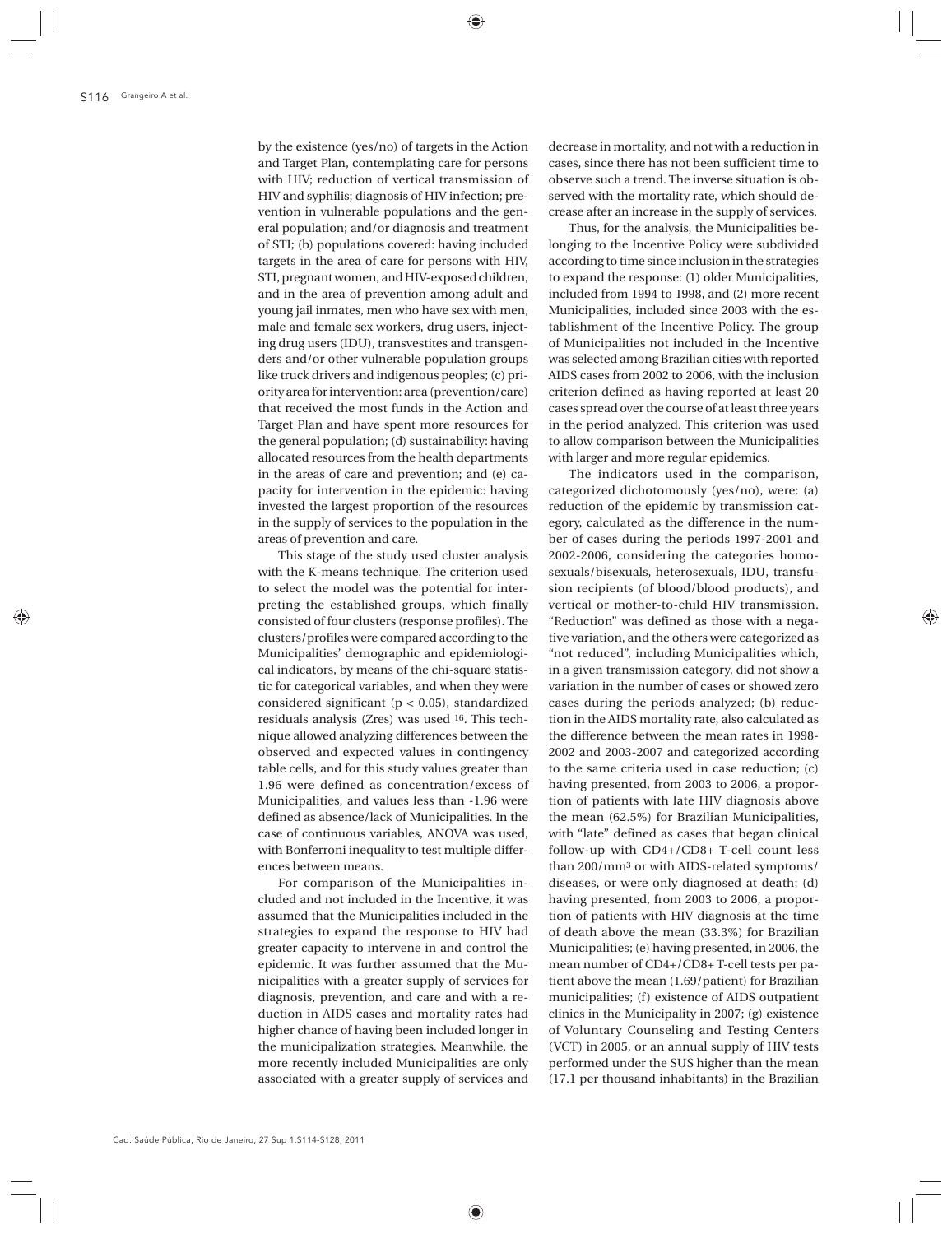municipalities from 2005 to 2007; (h) more than 75% of the schools in the Municipality conducting prevention activities in 2005; and (i) mean number of STI/AIDS consultations in primary care per 100 thousand inhabitants above the mean for Brazilian municipalities (5.5 per 100 thousand inhabitants) from 2003 to 2005.

The statistical procedure used for comparison of Municipalities was multinomial logistic regression 17, with the model having included all the analytical variables, which were eliminated successively, using as the criterion the descriptive significance level  $(p > 0.10)$  and the least alteration in the odds ratios.

To minimize possible confounding effects, the analysis controlled for time since the beginning of the epidemic, complexity of the health system (proportion of primary procedures), and population size. In relation to the first variable, the idea was to control the effects related to possible depletion of the number of cases due to time since the epidemic began. In the second variable, the attempt was to keep the preexisting health structures from influencing the analysis of services supply, assuming a larger number of AIDS outpatient clinics in Municipalities with a predominance of high and medium-complexity procedures, while in those with a greater preponderance of primary care there would be an expansion in diagnostic and preventive activities. Controlling for population size aimed to minimize the effects of different contexts on trends in the epidemic and services supply and also provides an indirect measure to adjust for the size of the epidemic, which tends to be larger in large cities. For evaluation of the mortality rates, hierarchical models were considered, conducted without and with the variables "HIV infection diagnosis" and "AIDS outpatient clinics". The database management and statistical analysis were done with SPSS version 16.0 for Windows (SPSS Inc., Chicago, USA).

# Results

The study sample consisted of 812 Municipalities, of which 332 (40.8%) were not included and 480 (59.1%) were included in the Incentive Policy. Among the latter, 151 (18.6% of the total sample) were included in the municipalization strategies from 1994 to 98 and 329 (40.5% of the total sample) since 2003. As shown in Table 1, the Municipalities that were included had older (20.4 years) and more complex epidemics, more cases (92.9% of the total studied), mean incidence of 24.5 per 100 thousand/inhabitants, and diversification of HIV transmission forms (84.8% with the concurrent presence of heterosexual, homosexual/bisexual, and IDU transmission).

These Municipalities also had a HDI-M (0.78) higher than the national mean and were concentrated mainly in the Southeast region and in cities with more than 100 thousand inhabitants, totaling 88% of the study population and all the State capitals. The health structure was characterized by greater per capita expenditure (R\$ 191.81/ inhabitant) and a slight predominance (51.4%) of primary care among the total procedures performed under the SUS.

These characteristics were most prominent in Municipalities included from 1994 to 1998, which had the most AIDS cases, the highest mean incidence rate, and a health system that mainly performed medium and high-complexity procedures. In comparison to these Municipalities, the ones included in 2003 showed modest differences in the time since the onset of the epidemic (19.6 years) and geographic location. The most striking differences were the lower proportion both of cities with large (> 50) numbers of AIDS cases (66.6%) and cases in the IDU and vertical transmission categories (81.2% and 64.4%, respectively).

An analysis of the programmatic response in the Municipalities included in the Incentive Policy (Tables 2 and 3) showed four profiles, characterized by different degrees in the scope of the response, sustainability, capacity to intervene in the epidemic, and inclusion/exclusion of priority population groups. These response profiles were as follows:

a) Profile 1, with a comprehensive and sustainable response and greater capacity for intervention: consisted of 91 Municipalities (21.3%); presented the best indicators for sustainability (51.6%) and investments in the supply of services and care for the population (100%); the group with the second best performance in reaching the set of minimum goals (82.4%), which included, concurrently, healthcare for persons with HIV, HIV diagnosis, prevention of vertical HIV transmission, and prevention in the overall population and specific groups. This was the group of Municipalities with the best separate performance in diagnosis and treatment of STI (84.6%), HIV diagnosis (100%), and prevention in specific population groups (96.7%). These cities also showed the highest inclusion of drug users (61.5%) and jail inmates (26.4%), the second highest inclusion of transvestites (17.6%), other vulnerable population groups (79.1%), and, concurrently, care for persons with HIV, STI carriers, pregnant women, and HIV-exposed children (50.5%). This group, mainly cities with 200 thousand inhabitants or more (Zres: 4.38) and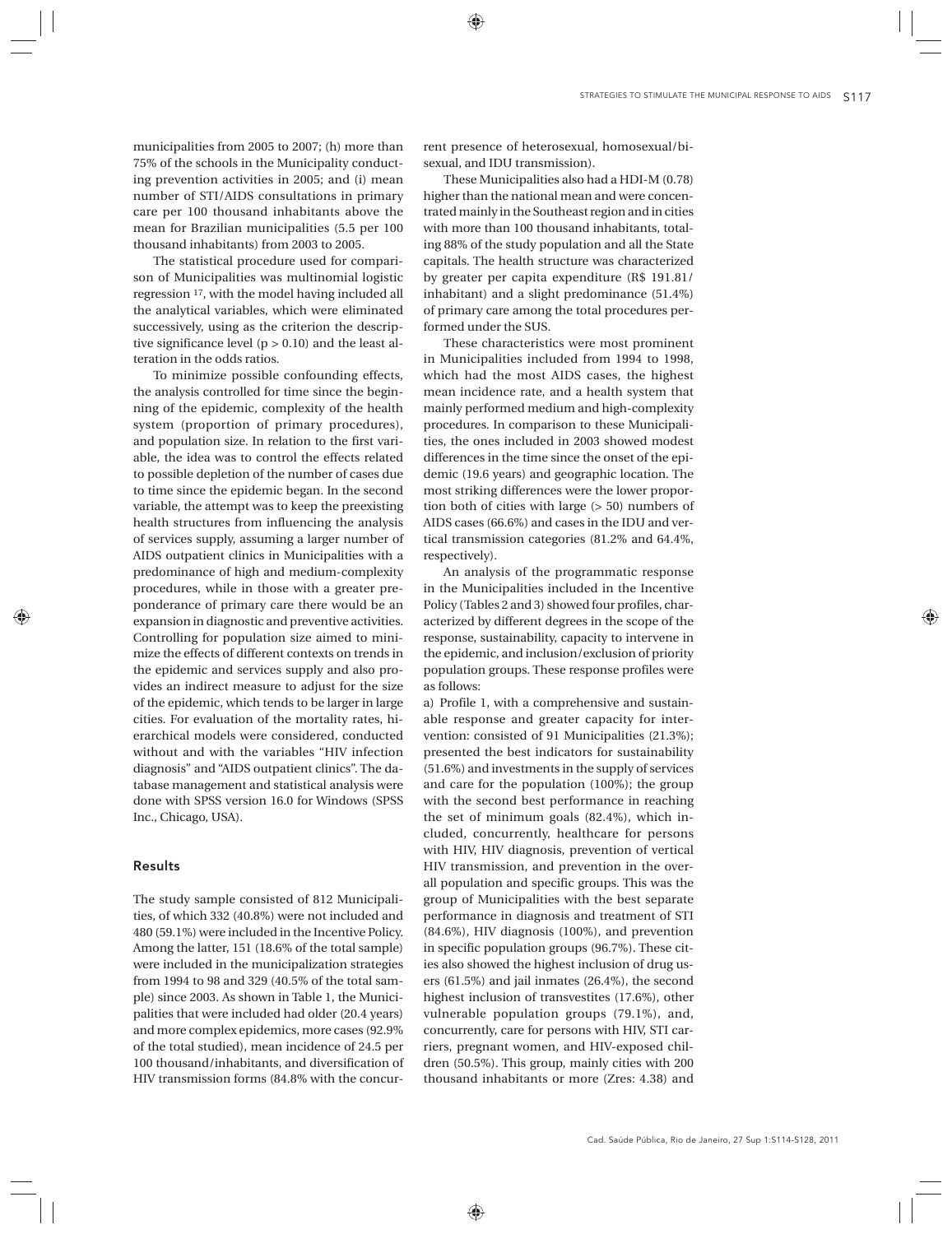# Table 1

Characteristics of the Municipalities included and not included in the Ministry of Health's Incentive Policy for AIDS. Brazil, 2009.

| Characteristics         |                          | 1998                     |            | Included<br>2003 |             |                          | Not included             |                | Total number of<br><b>Municipalities</b> |      |  |
|-------------------------|--------------------------|--------------------------|------------|------------------|-------------|--------------------------|--------------------------|----------------|------------------------------------------|------|--|
|                         | n                        | %                        | n          | %                | Total<br>n  | %                        | n                        | %              | n                                        | %    |  |
| Municipalities          | 151                      | 31.5                     | 329        | 68.5             | 480         | 59.1                     | 332                      | 40.8           | 812                                      | 100  |  |
| Geographic region       |                          |                          |            |                  |             |                          |                          |                |                                          |      |  |
| Central                 | 11                       | 7.3                      | 20         | 6.1              | 31          | 6.5                      | 27                       | 8.1            | 58                                       | 7.1  |  |
| North                   | 10                       | 6.6                      | 8          | 2.4              | 18          | 3.8                      | 19                       | 5.7            | 37                                       | 4.6  |  |
| Northeast               | 24                       | 15.9                     | 61         | 18.5             | 85          | 17.7                     | 71                       | 21.4           | 156                                      | 19.2 |  |
| South                   | 41                       | 27.2                     | 60         | 18.2             | 101         | 21.0                     | 82                       | 24.7           | 183                                      | 22.5 |  |
| Southeast               | 65                       | 43.0                     | 180        | 54.7             | 245         | 51.0                     | 133                      | 40.1           | 378                                      | 46.6 |  |
| Mean HDI-M              | 0.8                      |                          | 0.77       |                  | 0.78        |                          | 0.75                     | $\omega$       | 0.77                                     |      |  |
| Total population (2006) | 79,363,218               | 62.8                     | 31,809,593 | 25.2             | 111,172,811 | 88.0                     | 15,160,491               | 11.8           | 126,333,302                              | 100  |  |
| $\geq 100,000$          | 134                      | 88.7                     | 116        | 35.3             | 250         | 52.1                     | 14                       | 5.3            | 264                                      | 32.5 |  |
| < 100,000               | 17                       | 11.3                     | 213        | 64.7             | 230         | 47.9                     | 318                      | 58.0           | 548                                      | 67.5 |  |
| Number of AIDS cases    | 126,421                  | 75.4                     | 29,472     | 17.6             | 155,893     | 92.9                     | 11,840                   | 7.1            | 167,733                                  | 100  |  |
| $(2002 - 2006)$         |                          |                          |            |                  |             |                          |                          |                |                                          |      |  |
| $1 - 19$                | $\overline{\phantom{a}}$ | $\overline{\phantom{a}}$ | 26         | 7.9              | 26          | 5.4                      | $\overline{\phantom{a}}$ | $\blacksquare$ | 26                                       | 3.2  |  |
| 20-49                   | $\mathbf{1}$             | 0.7                      | 84         | 25.5             | 85          | 17.7                     | 282                      | 84.9           | 367                                      | 45.2 |  |
| $\geq 50$               | 150                      | 99.3                     | 219        | 66.6             | 369         | 76.9                     | 50                       | 15.1           | 419                                      | 51.6 |  |
| Mean incidence per      | 33.7                     | $\sim$                   | 20.2       |                  | 24.5        | $\overline{\phantom{a}}$ | 20.7                     | $\sim$         | 22.9                                     |      |  |
| 100,000 inhabitants     |                          |                          |            |                  |             |                          |                          |                |                                          |      |  |
| (2006)                  |                          |                          |            |                  |             |                          |                          |                |                                          |      |  |
| Mean time since onset   | 22.0                     |                          | 19.6       |                  | 20.4        |                          | 17.5                     |                | 19.7                                     |      |  |
| of epidemic (years)     |                          |                          |            |                  |             |                          |                          |                |                                          |      |  |
| Presented transmission  |                          |                          |            |                  |             |                          |                          |                |                                          |      |  |
| categories              |                          |                          |            |                  |             |                          |                          |                |                                          |      |  |
| Heterosexual            | 151                      | 100                      | 329        | 100              | 480         | 100                      | 332                      | 100            | 812                                      | 100  |  |
| Homosexual/Bisexual     | 150                      | 99.3                     | 316        | 96.0             | 466         | 97.1                     | 286                      | 86.1           | 752                                      | 92.6 |  |
| IDU                     | 145                      | 96.0                     | 267        | 81.2             | 412         | 85.8                     | 209                      | 63             | 621                                      | 76.5 |  |
| Vertical transmission   | 141                      | 93.4                     | 212        | 64.4             | 353         | 73.5                     | 150                      | 45.2           | 503                                      | 61.9 |  |
| Transfusion (blood/     | 48                       | 31.8                     | 36         | 10.9             | 84          | 17.5                     | 14                       | 4.2            | 98                                       | 12.1 |  |
| blood products)         |                          |                          |            |                  |             |                          |                          |                |                                          |      |  |
| Heterosexual,           | 144                      | 95.4                     | 263        | 79.9             | 407         | 84.8                     | 180                      | 54.2           | 587                                      | 72.3 |  |
| homosexual/bisexual     |                          |                          |            |                  |             |                          |                          |                |                                          |      |  |
| and IDU                 |                          |                          |            |                  |             |                          |                          |                |                                          |      |  |
| Number of transmission  |                          |                          |            |                  |             |                          |                          |                |                                          |      |  |
| categories              |                          |                          |            |                  |             |                          |                          |                |                                          |      |  |
| One                     | $\overline{\phantom{a}}$ | $\overline{\phantom{a}}$ | 8          | 2.4              | $\,8\,$     | 1.7                      | 9                        | 2.7            | 17                                       | 2.1  |  |
| Two                     | $\overline{2}$           | 1.3                      | 30         | 9.1              | 32          | 6.7                      | 81                       | 24.4           | 113                                      | 13.9 |  |
| Three                   | 13                       | 8.6                      | 97         | 29.5             | 110         | 22.9                     | 153                      | 46.1           | 263                                      | 32.4 |  |
| Four                    | 88                       | 58.3                     | 169        | 51.4             | 257         | 53.5                     | 84                       | 25.3           | 341                                      | 42.0 |  |
| Five                    | 48                       | 31.8                     | 25         | 7.6              | 73          | 15.2                     | 5                        | 1.5            | 78                                       | 9.6  |  |
| Showed decrease in      |                          |                          |            |                  |             |                          |                          |                |                                          |      |  |
| cases in transmission   |                          |                          |            |                  |             |                          |                          |                |                                          |      |  |
| category                |                          |                          |            |                  |             |                          |                          |                |                                          |      |  |
| Heterosexual            | 55                       | 36.4                     | 80         | 24.3             | 135         | 28.1                     | 39                       | 11.7           | 174                                      | 21.4 |  |
| Homosexual/Bisexual     | 108                      | 71.5                     | 151        | 45.9             | 259         | 54.0                     | 118                      | 35.5           | 337                                      | 41.5 |  |
| IDU                     | 129                      | 85.4                     | 201        | 61.1             | 330         | 68.8                     | 113                      | 34.0           | 443                                      | 54.6 |  |
| Vertical transmission   | 104                      | 68.9                     | 150        | 45.6             | 254         | 52.9                     | 79                       | 23.8           | 333                                      | 41.0 |  |
| Transfusion (blood/     | 77                       | 51.0                     | 51         | 15.5             | 128         | 26.7                     | 14                       | 4.2            | 142                                      | 17.5 |  |
| blood products)         |                          |                          |            |                  |             |                          |                          |                |                                          |      |  |

(continues)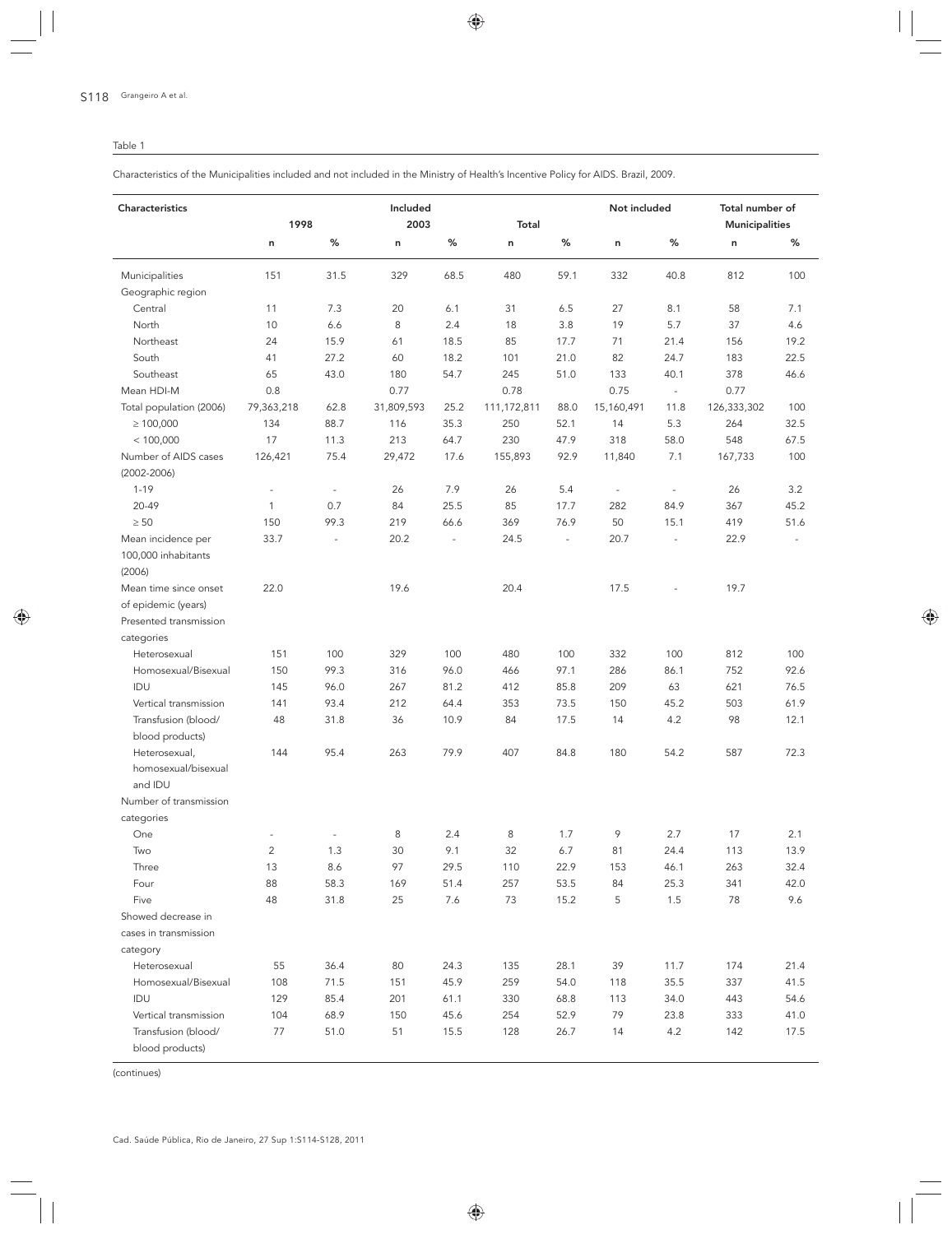### Table 1 (continued)

| Characteristics    | 1998           |           | Included<br>2003 |                          | Total        |                | Not included |                          | Total number of<br><b>Municipalities</b> |      |  |
|--------------------|----------------|-----------|------------------|--------------------------|--------------|----------------|--------------|--------------------------|------------------------------------------|------|--|
|                    | $\sf n$        | $\%$      | n                | %                        | $\mathsf{n}$ | $\%$           | n            | $\%$                     | $\sf n$                                  | %    |  |
| Showed decrease in | 85.0           | 56.3      | 156.0            | 47.6                     | 241          | 50.3           | 103          | 31.0                     | 344                                      | 42.4 |  |
| mortality rate     |                |           |                  |                          |              |                |              |                          |                                          |      |  |
| Showed indicator   |                |           |                  |                          |              |                |              |                          |                                          |      |  |
| above the mean     |                |           |                  |                          |              |                |              |                          |                                          |      |  |
| for Brazilian      |                |           |                  |                          |              |                |              |                          |                                          |      |  |
| Municipalities     |                |           |                  |                          |              |                |              |                          |                                          |      |  |
| Late HIV diagnosis | $\overline{4}$ | 2.6       | 38               | 11.6                     | 42           | 8.8            | 65           | 19.6                     | 107                                      | 13.2 |  |
| (mean: 62.5%)      |                |           |                  |                          |              |                |              |                          |                                          |      |  |
| Diagnosis at death | 5              | 3.3       | 18               | 5.5                      | 23           | 4.8            | 28           | 8.4                      | 51                                       | 6.3  |  |
| (mean: 33.3%)      |                |           |                  |                          |              |                |              |                          |                                          |      |  |
| CD4+ T cell tests  | 93             | 61.6      | 209              | 63.5                     | 302          | 62.9           | 188          | 56.6                     | 490                                      | 60.3 |  |
| per patient/year   |                |           |                  |                          |              |                |              |                          |                                          |      |  |
| (mean: 1.69)       |                |           |                  |                          |              |                |              |                          |                                          |      |  |
| Presented AIDS     |                |           |                  |                          |              |                |              |                          |                                          |      |  |
| services           |                |           |                  |                          |              |                |              |                          |                                          |      |  |
| Outpatient         | 118            | 78.1      | 163              | 49.5                     | 281          | 58.5           | 39           | 11.7                     | 320                                      | 39.4 |  |
| VCT or supply      | 143            | 94.7      | 200              | 60.8                     | 343          | 71.5           | 79           | 23.8                     | 422                                      | 52.0 |  |
| of HIV tests/      |                |           |                  |                          |              |                |              |                          |                                          |      |  |
| inhabitants above  |                |           |                  |                          |              |                |              |                          |                                          |      |  |
| the mean (17.1 per |                |           |                  |                          |              |                |              |                          |                                          |      |  |
| 1,000)             |                |           |                  |                          |              |                |              |                          |                                          |      |  |
| STD/AIDS           | 8              | 5.3       | 25               | 7.6                      | 33           | 6.9            | 46           | 13.9                     | 79                                       | 9.7  |  |
| consultations in   |                |           |                  |                          |              |                |              |                          |                                          |      |  |
| primary care above |                |           |                  |                          |              |                |              |                          |                                          |      |  |
| the national mean  |                |           |                  |                          |              |                |              |                          |                                          |      |  |
| (5.5 per 100,000   |                |           |                  |                          |              |                |              |                          |                                          |      |  |
| inhabitants)       |                |           |                  |                          |              |                |              |                          |                                          |      |  |
| More than 75%      | 83             | 55.0      | 157              | 47.7                     | 240          | 50.0           | 158          | 47.6                     | 398                                      | 49.0 |  |
| of schools with    |                |           |                  |                          |              |                |              |                          |                                          |      |  |
| prevention         |                |           |                  |                          |              |                |              |                          |                                          |      |  |
| activities         |                |           |                  |                          |              |                |              |                          |                                          |      |  |
| Health structure   |                |           |                  |                          |              |                |              |                          |                                          |      |  |
| % primary          | 46.2           | $\bar{a}$ | 53.8             | $\overline{\phantom{a}}$ | 51.4         | $\blacksquare$ | 65           | $\overline{\phantom{a}}$ | 57.1                                     |      |  |
| procedures (SUS)   |                |           |                  |                          |              |                |              |                          |                                          |      |  |
| Per capita         | 219.4          |           | 179.2            |                          | 191.8        |                | 172          | $\overline{a}$           | 183.8                                    |      |  |
| annual health      |                |           |                  |                          |              |                |              |                          |                                          |      |  |
| expenditures (R\$) |                |           |                  |                          |              |                |              |                          |                                          |      |  |

VCT: Voluntary Counseling and Testing Centers; HDI-M: Municipal Human Development Index; IDU: injecting drug user; SUS: Unified National Health System; R\$: Brazilian *Reais*.

consisting of 12 State capitals (Zres: 3.19), included the largest population (average of 518 thousand inhabitants) and the most AIDS cases, with 51.1% of the total in the Municipalities included in the Incentive.

b) Profile 2, with a comprehensive response and lower capacity for intervention: consisted of 60 Municipalities (14.1%), the ones with the best performance in meeting (86.7%) the set of minimum goals for the response to HIV, especially those related to healthcare for persons with HIV (98.3%) and prevention of vertical transmission (93.3%). They also showed the widest diversity of population groups, including the highest proportions of cities with activities related to sex workers (68.3%), drug users (46.7%), homosexuals (33.3%), and transvestites (18.3%). However, none of the Municipalities in this group made investments focused on a greater proportion of services supply in prevention and care. It was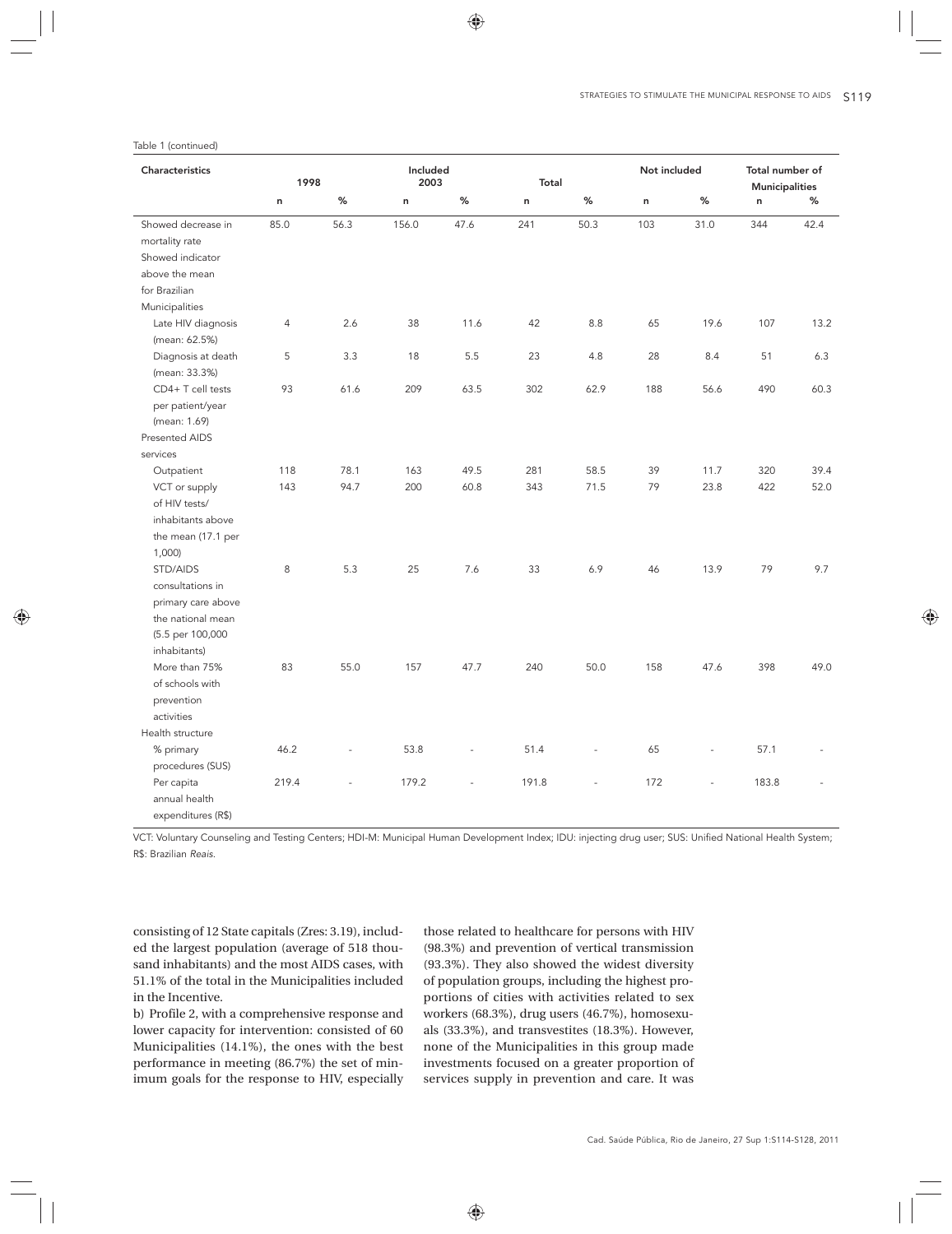#### Table 2

AIDS response profiles in the context of the Ministry of Health's Incentive Policy. Brazil, Qualified Municipalities, 2006 \*.

| Characteristics                                                                | <b>Profiles</b>          |             |                |                          |  |  |  |
|--------------------------------------------------------------------------------|--------------------------|-------------|----------------|--------------------------|--|--|--|
|                                                                                | 1 ( $n = 91$ )           | $2(n = 60)$ | $3(n = 147)$   | $4(n = 129)$             |  |  |  |
|                                                                                | %                        | %           | ℅              | %                        |  |  |  |
| Municipalities                                                                 | 21.3                     | 14.1        | 34.4           | 30.2                     |  |  |  |
| Scope (%)                                                                      |                          |             |                |                          |  |  |  |
| Meets essential quidelines **                                                  | 82.4                     | 86.7        | 27.9           | $\sim$                   |  |  |  |
| HIV prevention in specific population groups                                   | 96.7                     | 96.7        | 73.5           | 96.1                     |  |  |  |
| Diagnosis of HIV infection                                                     | 100.0                    | 100.0       | 50.3           | 2.3                      |  |  |  |
| Prevention of vertical transmission, HIV and syphilis                          | 92.3                     | 93.3        | 81.6           | 79.1                     |  |  |  |
| Healthcare for persons with HIV                                                | 95.6                     | 98.3        | 95.9           | 94.6                     |  |  |  |
| Diagnosis and treatment of STI carriers                                        | 84.6                     | 78.3        | 71.4           | 61.2                     |  |  |  |
| Population groups (%)                                                          |                          |             |                |                          |  |  |  |
| Persons with HIV, pregnant women, and STI carriers, concurrently with care     | 50.5                     | 51.7        | 42.2           | 46.5                     |  |  |  |
| Homosexuals, gays, and MSM                                                     | 27.5                     | 33.3        | $\bar{a}$      | 34.1                     |  |  |  |
| Female and male sex workers                                                    | 63.7                     | 68.3        | $\overline{a}$ | 72.9                     |  |  |  |
| Transvestites and transgenders                                                 | 17.6                     | 18.3        | $\overline{a}$ | 12.4                     |  |  |  |
| Drug users, including IDU                                                      | 61.5                     | 46.7        |                | 47.3                     |  |  |  |
| Vulnerable populations ***                                                     | 79.1                     | 81.7        | 61.9           | 76.0                     |  |  |  |
| Jail inmates population (inmates/detainees)                                    | 26.4                     | 15.0        | 20.4           | 23.3                     |  |  |  |
| No group with higher prevalence included in prevention                         | 4.4                      | 5.0         | 100.0          | 8.5                      |  |  |  |
| No group with higher prevalence included in response                           | $\overline{\phantom{a}}$ | $\sim$      | 98.0           | $\overline{\phantom{a}}$ |  |  |  |
| Sustainability (%)                                                             |                          |             |                |                          |  |  |  |
| Investment of Municipality's own resources in care and prevention              | 51.6                     | 26.7        | 37.4           | 32.6                     |  |  |  |
| Impact of investment                                                           |                          |             |                |                          |  |  |  |
| Highest % of resources allocated in supply of services and care in the area    | 67.0                     | 11.7        | 40.1           | 51.2                     |  |  |  |
| of prevention                                                                  |                          |             |                |                          |  |  |  |
| Highest % of resources allocated in supply of services and care in the area    | 94.5                     | 38.3        | 61.2           | 60.5                     |  |  |  |
| of care                                                                        |                          |             |                |                          |  |  |  |
| Highest % of resources allocated in supply of services and care in the area of | 100.0                    |             | 58.5           | 58.1                     |  |  |  |
| prevention and care                                                            |                          |             |                |                          |  |  |  |

IDU: injecting drug users; MSM: men who have sex with men; STI: sexually transmitted infections.

\* Analysis excludes the 54 Municipalities that did not have Action and Target Plans in the year 2006;

\*\* Simultaneously includes guidelines for care for persons with HIV, diagnosis of HIV infection, vertical HIV transmission, and prevention in the general population and specific groups;

\*\*\* Includes, among others, land settlement populations, indigenous peoples, and children and adolescents in schools and communities.

also the group with the lowest percentage of cities with their own local resources allocated in these areas. It had the third highest average population (189 thousand) and the lowest proportion (9.6%) of AIDS cases in the cities included in the Incentive. These Municipalities were concentrated in the North (Zres: 3.15) and South (Zres: 2.73) of Brazil, especially in the States of Tocantins, Santa Catarina, and Roraima.

c) Profile 3, with a limited response, excluding priority population groups: consisting of the largest number of Municipalities, 147 (34.4%), this was the profile with the lowest inclusion of specific population groups, given that none of these cities conducted activities for groups with the highest HIV prevalence rates, besides having the least concurrent coverage (42.2%) in care for persons with HIV, STI carriers, pregnant women, and HIV-exposed children. It also had the second lowest coverage in the set of essential goals for the response (27.9%). A comparatively small proportion conducted separate activities for HIV diagnosis (50.3%), prevention of vertical transmission (81.6%), and diagnosis and treatment of STI (71.4%). Sustainability (37.4%) and investments in actions to promote intervention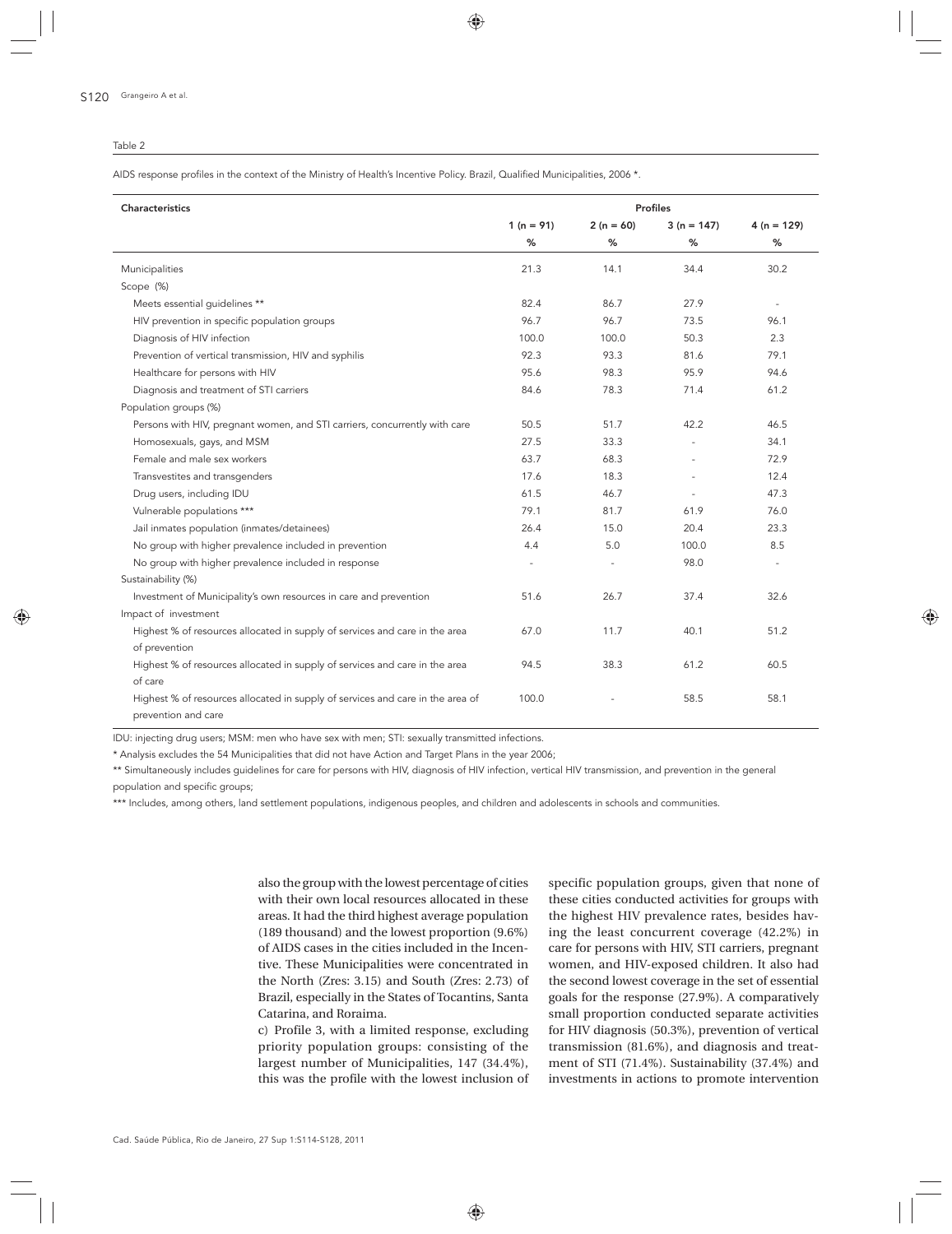Demographic and epidemiological characteristics of Municipal Health Departments according to the AIDS response profile. Brazil, 2009.

| Characteristics                  |                | HIV/AIDS epidemic response profile<br>Total |             |                |                         |                          |       |                |             |       |      |                          |       | p-value                  |              |
|----------------------------------|----------------|---------------------------------------------|-------------|----------------|-------------------------|--------------------------|-------|----------------|-------------|-------|------|--------------------------|-------|--------------------------|--------------|
|                                  |                | 1                                           |             |                | $\overline{\mathbf{c}}$ |                          |       |                | 3           |       | 4    |                          |       |                          |              |
|                                  | n              | %                                           | <b>Zres</b> | n              | %                       | <b>Zres</b>              | n     | %              | <b>Zres</b> | n     | %    | <b>Zres</b>              | n     | $\%$                     |              |
| Geographic                       |                |                                             |             |                |                         |                          |       |                |             |       |      |                          |       |                          | < 0.001      |
| region                           |                |                                             |             |                |                         |                          |       |                |             |       |      |                          |       |                          |              |
| Central                          | $\overline{c}$ | 2.2                                         | $-1.82$     | 3              | 5.0                     | $-0.45$                  | 17    | 11.6           | 3.22        | 5     | 3.9  | $-1.37$                  | 27    | 6.3                      |              |
| North                            | $\mathbf{1}$   | 1.1                                         | $-1.32$     | 6              | 10.0                    | 3.15                     | 4     | 2.7            | $-0.47$     | 3     | 2.3  | $-0.73$                  | 14    | 3.3                      |              |
| Northeast                        | 16             | 17.6                                        | 1.42        | 10             | 16.7                    | 0.88                     | 14    | 9.5            | $-1.59$     | 16    | 12.4 | $-0.29$                  | 56    | 13.1                     |              |
| South                            | 19             | 20.9                                        | $-0.53$     | 22             | 36.7                    | 2.73                     | 26    | 17.7           | $-1.87$     | 31    | 24.0 | 0.35                     | 98    | 23.0                     |              |
| Southeast                        | 53             | 58.2                                        | 0.84        | 19             | 31.7                    | $-3.80$                  | 86    | 58.5           | 1.25        | 74    | 57.4 | 0.83                     | 232   | 54.3                     |              |
| Location of                      |                |                                             |             |                |                         |                          |       |                |             |       |      |                          |       |                          | 0.052        |
| municipality                     |                |                                             |             |                |                         |                          |       |                |             |       |      |                          |       |                          |              |
| State Capital                    | 12             | 13.2                                        | 3.19        | $\overline{4}$ | 6.7                     | 0.20                     | 4     | 2.7            | $-2.11$     | 6     | 4.7  | $-0.82$                  | 26    | 6.1                      |              |
| Greater                          | 24             | 26.4                                        | $-0.02$     | 16             | 26.7                    | 0.04                     | 36    | 24.5           | $-0.67$     | 37    | 28.7 | 0.68                     | 113   | 26.5                     |              |
| Metropolitan                     |                |                                             |             |                |                         |                          |       |                |             |       |      |                          |       |                          |              |
| Area                             |                |                                             |             |                |                         |                          |       |                |             |       |      |                          |       |                          |              |
| Interior                         | 55             | 60.4                                        | $-1.61$     | 40             | 66.7                    | $-0.14$                  | 107   | 72.8           | 1.71        | 86    | 66.7 | $-0.23$                  | 288   | 67.4                     |              |
| Population                       |                |                                             |             |                |                         |                          |       |                |             |       |      |                          |       |                          | < 0.001      |
| $\geq 200,000$                   | 44             | 48.4                                        | 4.38        | 21             | 35.0                    | 0.96                     | 26    | 17.7           | $-3.95$     | 36    | 27.9 | $-0.55$                  | 130   | 16.0                     |              |
| 50,000-199,000                   | 43             | 47.3                                        | $-1.79$     | 32             | 53.3                    | $-0.36$                  | 87    | 59.2           | 1.11        | 75    | 58.1 | 0.72                     | 386   | 47.5                     |              |
| $\leq 49,000$                    | $\overline{4}$ | 4.4                                         | $-3.14$     | $\overline{7}$ | 11.7                    | $-0.73$                  | 34    | 23.1           | 3.54        | 18    | 14.0 | $-0.31$                  | 297   | 36.5                     |              |
| Mean                             | 518.0          | $\overline{a}$                              |             | 189.7          | ÷,                      |                          | 155.5 | $\overline{a}$ |             | 198.0 |      | $\overline{\phantom{a}}$ | 250.4 | $\overline{\phantom{a}}$ | < 0.001      |
| population                       |                |                                             |             |                |                         |                          |       |                |             |       |      |                          |       |                          |              |
| (thousands)                      |                |                                             |             |                |                         |                          |       |                |             |       |      |                          |       |                          |              |
| Mean HDI-M                       | 0.794          |                                             |             | 0.788          |                         |                          | 0.782 |                |             | 0.792 |      |                          | 0.788 |                          | 0.239        |
| Health structure                 |                |                                             |             |                |                         |                          |       |                |             |       |      |                          |       |                          |              |
| Per capita                       | 202.2          |                                             |             | 184.9          |                         |                          | 195.3 |                |             | 199.5 |      |                          | 196.6 |                          | 0.77         |
| annual health                    |                |                                             |             |                |                         |                          |       |                |             |       |      |                          |       |                          |              |
| expenditures                     |                |                                             |             |                |                         |                          |       |                |             |       |      |                          |       |                          |              |
| (R\$)                            |                |                                             |             |                |                         |                          |       |                |             |       |      |                          |       |                          |              |
| % primary                        | 48.4           |                                             |             | 51.9           |                         |                          | 51.8  |                |             | 50.3  |      |                          | 50.6  |                          | 0.479        |
| procedures                       |                |                                             |             |                |                         |                          |       |                |             |       |      |                          |       |                          |              |
| (SUS)                            |                |                                             |             |                |                         |                          |       |                |             |       |      |                          |       |                          |              |
| Inclusion in                     |                |                                             |             |                |                         |                          |       |                |             |       |      |                          |       |                          |              |
| municipalization                 |                |                                             |             |                |                         |                          |       |                |             |       |      |                          |       |                          |              |
| strategies                       |                |                                             |             |                |                         |                          |       |                |             |       |      |                          |       |                          |              |
| 2003                             | 43             | 47.3                                        | $-3.91$     | 31             | 51.7                    | $-2.27$                  | 114   | 77.6           | 4.04        | 88    | 68.2 | 1.02                     | 329   |                          | 40.5 < 0.001 |
| 1994-2002                        | 48             | 52.7                                        | 3.91        | 29             | 48.3                    | 2.27                     | 33    | 22.4           | $-4.04$     | 41    | 31.8 | $-1.02$                  | 152   | 18.7                     |              |
| <b>AIDS</b>                      |                |                                             |             |                |                         |                          |       |                |             |       |      |                          |       |                          |              |
| Epidemiological                  |                |                                             |             |                |                         |                          |       |                |             |       |      |                          |       |                          |              |
| indicators                       |                |                                             |             |                |                         |                          |       |                |             |       |      |                          |       |                          |              |
| Mean incidence                   | 27.9           |                                             |             | 26.9           |                         |                          | 24.3  |                |             | 26.2  |      |                          | 26.0  |                          | 0.309        |
| per 100,000                      |                |                                             |             |                |                         |                          |       |                |             |       |      |                          |       |                          |              |
| inhabitants                      |                |                                             |             |                |                         |                          |       |                |             |       |      |                          |       |                          |              |
| (2006)                           |                |                                             |             |                |                         |                          |       |                |             |       |      |                          |       |                          |              |
| Mean number                      | 863            |                                             |             | 246            |                         |                          | 183   |                |             | 259   |      |                          | 360   |                          | < 0.001      |
| of AIDS cases<br>$(2002 - 2006)$ |                |                                             |             |                |                         |                          |       |                |             |       |      |                          |       |                          |              |
| Mean time                        | 21.5           |                                             |             | 20.6           |                         | $\overline{\phantom{a}}$ | 20.1  |                |             | 21.0  |      |                          | 20.7  |                          | < 0.001      |
| since onset of                   |                |                                             |             |                |                         |                          |       |                |             |       |      |                          |       |                          |              |
| epidemic (year)                  |                |                                             |             |                |                         |                          |       |                |             |       |      |                          |       |                          |              |
|                                  |                |                                             |             |                |                         |                          |       |                |             |       |      |                          |       |                          |              |

HDI-M: Municipal Human Development Index; SUS: Unified National Health System.

Table 3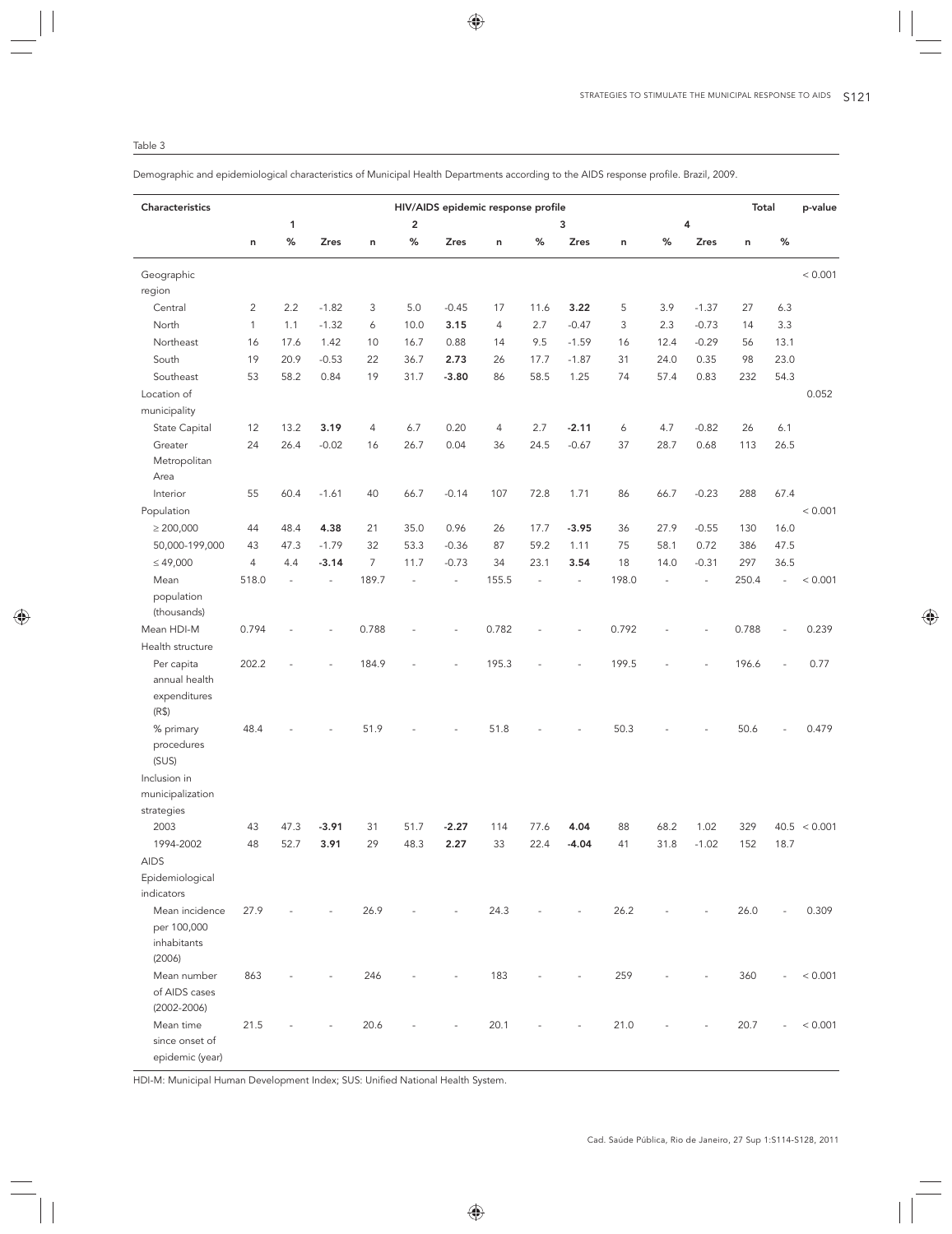(58.5%) showed medium indicators, comparable to those in Profile 1. This group had the lowest average population (155 thousand inhabitants) and especially included cities with 20-49 thousand inhabitants (Zres: 3.54), concentrated in the Central West (Zres: 3.22) and in the States of Mato Grosso, Minas Gerais, and Amazonas. It had the lowest mean number of AIDS cases (183), accounting for 17.5% of the epidemic in the Municipalities included in the Incentive.

d) Profile 4, with a limited response, mainly focusing on prevention: consisted of 129 Municipalities (30.2%) with the lowest comprehensive response, no city that concurrently contemplated the set of essential guidelines. It also had the lowest proportions of cities that conducted separate activities involving care for persons with HIV (94.6%), prevention of vertical transmission of HIV and syphilis (79.1%), diagnosis and treatment of STI (61.2%), and HIV diagnosis (2.3%). However, in relation to specific population groups, all of the Municipalities in this group included some social segment with higher prevalence rates, with the highest proportion of cities working with homosexuals (34.1%) and sex workers (72.9%) and the second highest working with drug users (47.3%) and jail inmates (23.3%). Only about one-third (32.6%) of these Municipalities allocated their own local resources concurrently in the areas of prevention and care and conducted investments in the supply of services and care for the population. These Municipalities had the second largest mean number of AIDS cases (21.7% of the epidemic) and mean population (198 thousand inhabitants) and included six State capitals and a major concentration of Municipalities in the States of Espírito Santo and Piauí.

The profiles analyzed here showed similar characteristics  $(p > 0.05)$  in relation to the proportion of investments in prevention (mean: 32.8%) and for the general population (mean: 48%) and targeting of activities for persons with HIV (mean: 98.1%), STI carriers (mean: 93.2%), and pregnant women and HIV-exposed children (mean: 93.2%).

The Municipalities with more comprehensive responses included a higher proportion of cities incorporated into the Incentive from 1994 to 1998 (the equivalent of 1.9 times more than those included in 2003). The latter group represented 73.2% of the Municipalities with more limited response profiles.

Comparing Municipalities that were included to those not included (Table 4), the chance were higher for Municipalities with a larger supply of HIV diagnostic tests (OR = 15.0; 95%CI: 5.6-40.1) and AIDS outpatient services (OR = 18.4; 95%CI: 8.4-40.5) to be included in the municipalization

strategies from 1994 to 1998. The same trend was true for Municipalities included in 2003, but with lower odds: OR = 2.4 (95%CI: 1.6-3.8) and OR = 5.2 (95%CI: 3.2-8.4), respectively. This characteristic becomes more evident to the extent that the Municipalities included in the Incentive had nearly all of the Anonymous Testing and Counseling Centers (90.3%) and AIDS outpatient services (87.8%) and 81.6% of the cities with HIV diagnostic services above the national average, performing 2.1 times more tests per 100 thousand inhabitants/year than the mean for the cities studied (Table 1).

However, the fact that Municipalities included in the Incentive had a greater supply of AIDS services did not mean higher chance of performing timely diagnosis or making CD4+/CD8+ Tcell testing available at rates above the national average. Thus, the chance of showing a reduction in the mortality rate were not associated with any of the groups analyzed, except when this trend was analyzed independently of the presence of AIDS services. In this situation, the reduction in mortality was associated with the Municipalities included in 2003.

There was also no association between wider coverage of preventive activities and inclusion in the Incentive. The proportions were similar for cities included and not included in the Incentive that conducted preventive activities in more than 75% of the schools and that conducted more STI/ AIDS consultations in primary care clinics.

On the other hand, the downward trends in the number of cases among IDU (OR = 6.6; 95%CI: 2.9-14.9) and due to sexual transmission, whether heterosexual ( $OR = 3.1$ ; 95%CI: 1.4-7.3) or homosexual/bisexual (OR = 3.0; 95%CI: 1.4- 6.2), were more closely associated with the Municipalities included from 1994 to 1998. For the Municipalities included in 2003, the only related downward trend was in IDUs, but with lower odds (OR = 2.4; 95%CI: 1.5-3.7) (Figure 1). The Municipalities with a reduction in cases due to blood transfusions and vertical transmission did not show an association with any of the groups analyzed, independently of the year in which they were included. There were important proportions of Municipalities with upward trends in cases due to vertical transmission (31.2%) and transfusions (17.4%).

### Discussion

The strategies the municipalization contributed to the induction of profiles in response to the AIDS epidemic that were different in their scope, degrees of inclusion of population groups, sus-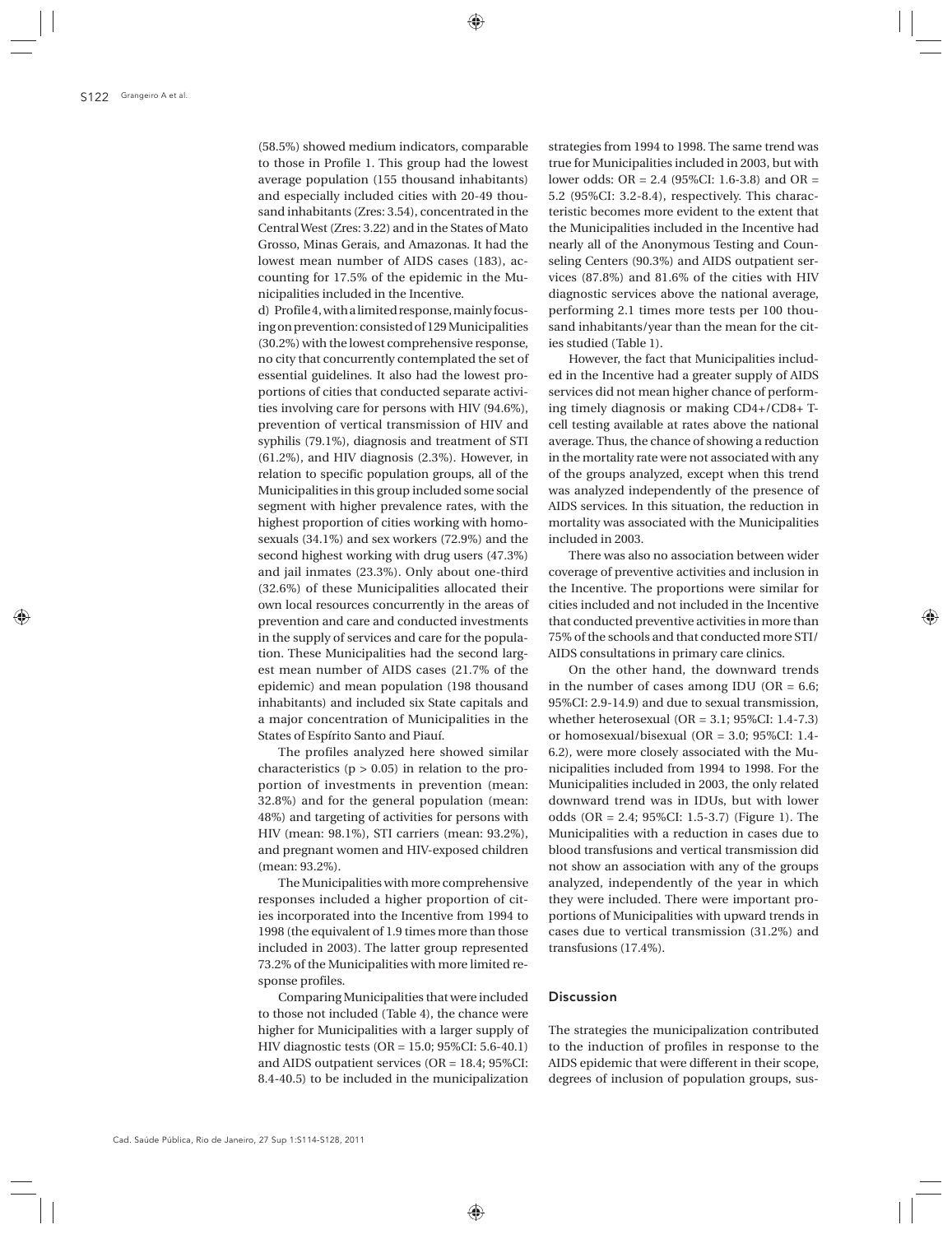### Table 4

Crude and adjusted odds ratios according to multinomial logistic regression of epidemiological and health services indicators in the Municipalities included in the Ministry of Health's municipalization strategies for AIDS in 1998 and 2003, as compared to Municipalities not included.

| Municipalities included in<br>municipalization in 1998 ( $n = 151$ ) | Categories     | % Included<br>in 1998 | % Not<br>included | Crude<br><b>OR</b> | p-value | Adjusted<br>OR * | 95%CI        | p-value |
|----------------------------------------------------------------------|----------------|-----------------------|-------------------|--------------------|---------|------------------|--------------|---------|
| Presence of VCT or supply of HIV                                     | <b>No</b>      | 5.3                   | 76.2              | $\mathbf{1}$       | < 0.001 | $\mathbf{1}$     |              |         |
| tests above the mean (17.1 per 1,000<br>inhabitants)                 | Yes            | 94.7                  | 23.8              | 57.2               |         | 15.0             | $5.6 - 40.1$ | < 0.001 |
| Presence of AIDS outpatient clinic                                   | <b>No</b>      | 21.9                  | 88.3              | 1                  | < 0.001 | $\mathbf{1}$     |              |         |
|                                                                      | Yes            | 78.1                  | 11.7              | 26.9               |         | 18.4             | 8.4-40.5     | < 0.001 |
| Reduction in transmission among                                      | No             | 63.6                  | 88.3              | $\mathbf{1}$       |         | $\mathbf{1}$     |              |         |
| heterosexuals                                                        | Yes            | 36.4                  | 11.7              | 4.3                | < 0.001 | 3.1              | $1.4 - 7.3$  | 0.008   |
| Reduction in transmission among                                      | <b>No</b>      | 28.5                  | 64.5              | $\mathbf{1}$       |         | $\mathbf{1}$     |              |         |
| homosexuals                                                          | Yes            | 71.5                  | 35.5              | 4.5                | < 0.001 | 3.0              | $1.4 - 6.2$  | 0.003   |
| Reduction in transmission in IDU                                     | <b>No</b>      | 14.6                  | 66                | $\mathbf{1}$       |         | $\mathbf{1}$     |              |         |
|                                                                      | Yes            | 85.4                  | 34                | 11.4               | < 0.001 | 6.6              | $2.9 - 14.9$ | < 0.001 |
| Municipalities included in                                           | Categories     | % Included            | % Not             | Crude              | p-value | Adjusted         | 95%CI        | p-value |
| municipalization in 2003 (n = 329) **                                |                | in 2003               | included          | <b>OR</b>          |         | OR *             |              |         |
| Presence of VCT or supply of HIV                                     | <b>No</b>      | 39.2                  | 76.2              | $\mathbf{1}$       | < 0.001 | $\mathbf{1}$     |              |         |
| tests above the mean (17.1 per 1,000<br>inhabitants)                 | Yes            | 60.8                  | 23.8              | 5                  |         | 2.4              | $1.6 - 3.8$  | < 0.001 |
| Presence of AIDS outpatient clinic                                   | <b>No</b>      | 50.5                  | 88.3              | $\mathbf{1}$       | < 0.001 | $\mathbf{1}$     |              |         |
|                                                                      | Yes            | 49.5                  | 11.7              | 7.4                |         | 5.2              | $3.2 - 8.4$  | < 0.001 |
| Reduction in transmission among                                      | No             | 75.7                  | 88.3              | $\mathbf{1}$       | < 0.001 | $\mathbf{1}$     |              |         |
| heterosexuals                                                        | Yes            | 24.3                  | 11.7              | 2.4                |         | 1.6              | $0.9 - 2.8$  | 0.085   |
| Reduction in transmission among                                      | <b>No</b>      | 54.1                  | 64.5              | $\mathbf{1}$       | 0.004   | $\mathbf{1}$     |              |         |
| homosexuals                                                          |                |                       | 35.5              | 1.5                |         | 1.3              | $0.8 - 1.9$  | 0.287   |
|                                                                      | Yes            | 45.9                  |                   |                    |         |                  |              |         |
| Reduction in transmission in IDU                                     | N <sub>o</sub> | 38.9                  | 66                | 1                  |         | $\mathbf{1}$     |              |         |

\* Model adjusted according to the proportion of primary procedures among all procedures performed under the Unified National Health System, municipal population in 2006, and time since onset of the epidemic in the Municipality;

\*\* Significance in the final model < 0.001.

VCT: Voluntary Counseling and Testing Centers; IDU: injecting drug users; SUS: Unified National Health System.

tainability, and capacity to intervene in the epidemic. The most comprehensive profiles were associated with the Municipalities that have been included longer in the processes to expand the response, and they in turn showed the best results in the supply of services and the reduction of cases among heterosexuals, homosexuals/bisexuals, and IDU. Meanwhile, the municipalization strategies were not associated with wider coverage of preventive activities or reduction in mortality or AIDS cases due to vertical transmission or transfusions.

These findings should be interpreted with the study's limitations in mind. Due to the study design and the specificities of its object, it is not possible to establish exclusive causal relations

between the municipalization process, the greater supply of services, and changes in epidemiological trends. First, the development of actions and the epidemic's behavior result from multiple factors and the work of numerous government institutions and civil society organizations in more than 25 years of response to AIDS 1,2,9. Municipalization is one of these factors, making an important contribution to the expansion and consolidation of the response by encouraging States and Municipalities to organize and finance their programs.

Second, the analysis of the effects of municipalization on the epidemiological trends was based on AIDS cases, while the long latency of HIV infection tends to make this measurement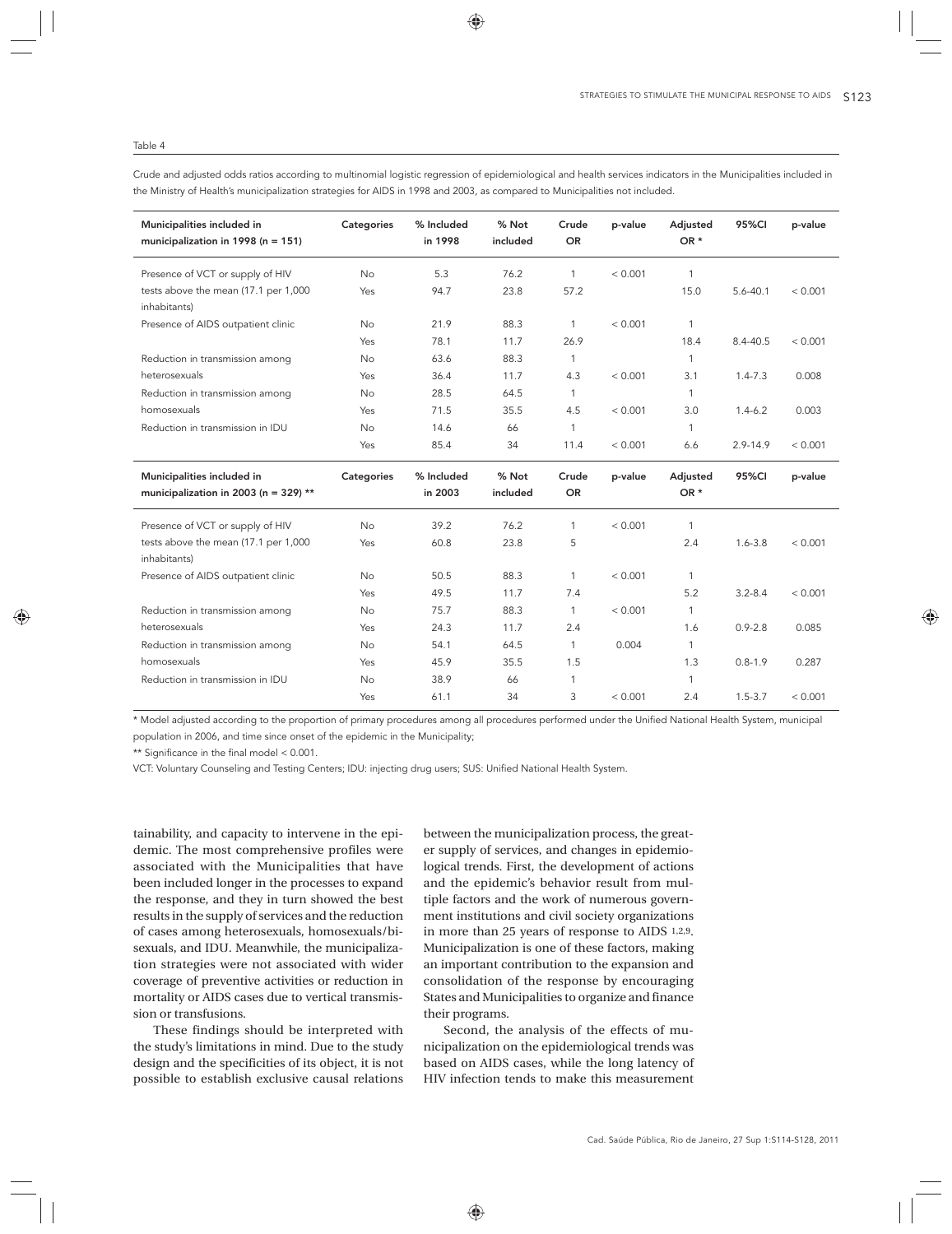# Figure 1

Time trend in the mean number of AIDS cases reported in Municipalities included and not included in the Ministry of Health's municipalization strategies, according to transmission category. Brazil, 1998-2006.

1a) Homosexuals and bisexuals



1988 1989 1990 1991 1992 1993 1994 1995 1996 1997 1998 1999 2000 2001 2002 2003 2004 2005 2006

1b) Heterosexual



1987 1988 1989 1990 1991 1992 1993 1994 1995 1996 1997 1998 1999 2000 2001 2002 2003 2004 2005 2006

3  $30 \rightarrow$  Not included Included in 2003 2.5 25 Included in 1998 2 20 Included in 2003 and not included Included in 2003 and not included 1.5 15 1 10 Included in 1998 Included in 1998 0.5 5  $\overline{0}$ 0

1987 1988 1989 1990 1991 1992 1993 1994 1995 1996 1997 1998 1999 2000 2001 2002 2003 2004 2005 2006

1c) Injecting drug user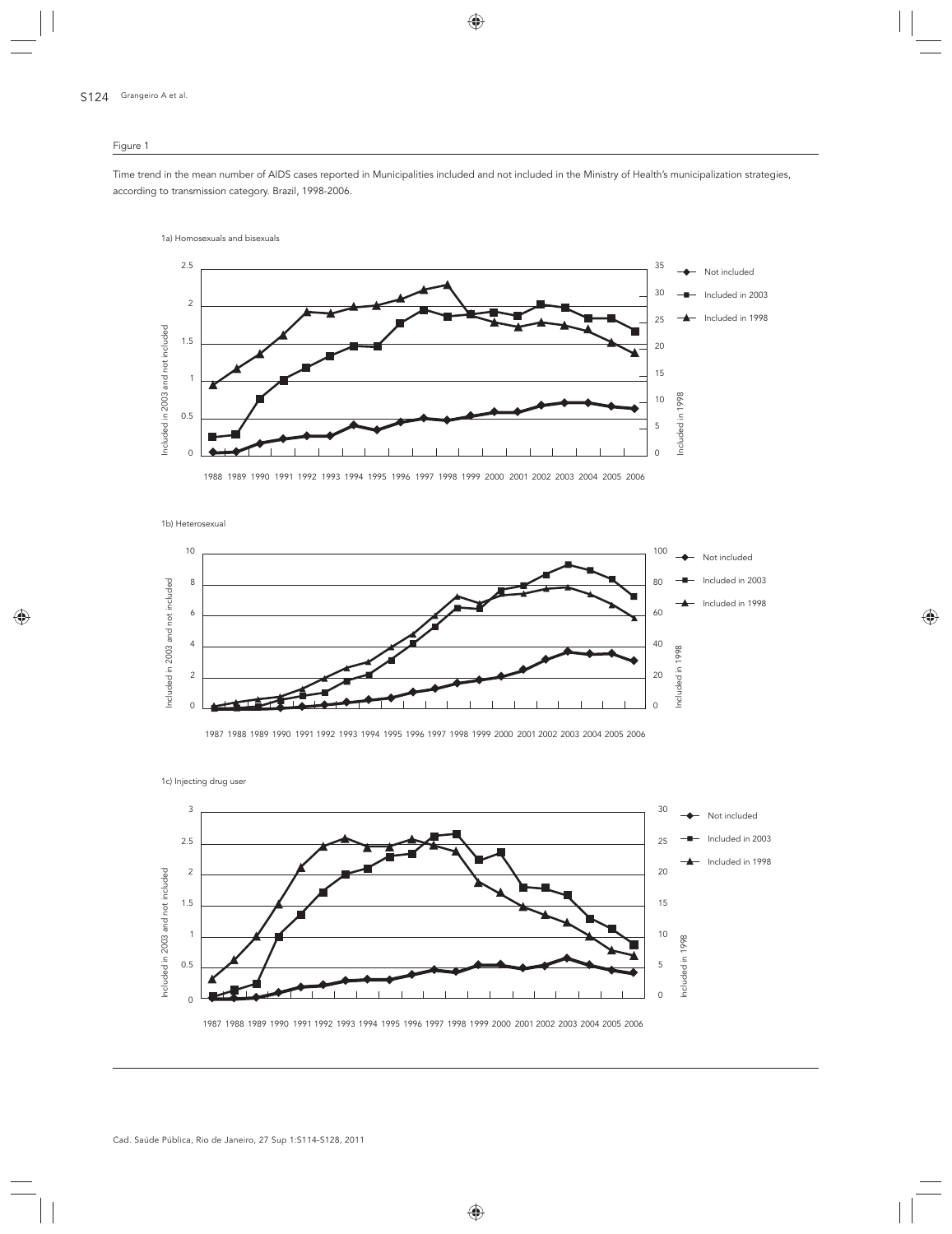imprecise. Thus, at one extreme, one might suppose that the reduction in the number of AIDS cases observed since 1997 was entirely associated with the infections that failed to occur prior to that year, rather than to the interventions promoted by municipalization.

However, the current study's findings allow us to point in a different direction, namely that there is a clear hierarchy in the chances of the municipalities show a downward trend in cases, according to the time of inclusion in the mucipalization strategies. Thus, Municipalities that were not included showed upward trends and those included from 1994 to 1998 tended to be associated with a reduction in cases. This fact allows us to suppose that if the reduction in cases began prior to the municipalization strategies, it was expanded and intensified after this event, and its effects will be felt more strongly over time.

This finding is also reinforced by other aspects. The chance are significant that an important share of the cases were averted during the period analyzed. Various studies indicate that the mean time between infection and development of AIDS varies from 7 to 11 years, with slightly more than half of the cases of HIV infection presenting the disease before this time 18. Importantly, some of these studies adopt a definition of AIDS (CD4+/CD8+ T-cell count < 200cells/mm3) with lower sensitivity than the Brazilian definition (CD4+/CD8+ T-cell count < 350cells/mm3), thus leading to later identification of cases 19.

Furthermore, none of the Municipalities that showed a reduction in cases in heterosexuals had displayed this trend before 1998. Among those with a reduction in homosexuals, this proportion was 16.5%, and more than one-third had been included in municipalization since 1994.

Finally, the analysis was adjusted for factors that could intervene in the understanding of the association between a downward trend in cases and municipalization, like the epidemic's maturity, the response influenced by greater complexity in the health system, and the existence of different contexts of vulnerability due to the municipality's size.

An important part of the positive results in Brazil's AIDS policy may be related to the Municipalities with more comprehensive response profiles, which include an important share of the cities incorporated into the municipalization strategies from 1994 to 1998 and the largest proportion of AIDS cases that occurred during the period analyzed. These profiles are close to those of successful experiences in various parts of the world 20 and the guidelines for the Brazilian response 1,2,9, while differing from the other Municipalities because they present characteris-

tics with a more balanced combination of scope, inclusion of specific population groups, sustainability, and greater capacity to intervene in the epidemic, due to actions targeting the population with the highest prevalence and major investments in the provision of services.

The structuring of the response to AIDS in Brazil may also help understand the lack of association between municipalization and the reduction in cases due to vertical transmission or transfusions. The reduction in these transmission categories was significant throughout Brazil due to structural changes 1,9 that encompassed Municipalities both included and not included in municipalization. In the case of transmission by blood and blood products, the implementation of the national policy in the 1980s 9,21 banned commercialization of the blood, stimulated the implementation of transfusion centers, and introduced mandatory serological screening of donations. As for vertical transmission, since 2000, mandatory diagnosis and treatment of HIV infection was incorporated nationwide into the prenatal, childbirth, and postpartum services system, thus facilitating the decrease in motherto-child transmission 22,23.

Importantly, these problems have still not been overcome. The residual risk of transfusionrelated HIV infection remains greater in Brazil than in high-income countries 24, due largely to persistent reliance on blood banks for HIV testing (blood banks are the main source of HIV testing among Brazilian men) 25. As for vertical transmission, the Brazilian results are inferior to those of some other middle-income countries like Argentina, Botswana, and Thailand 26. Brazil's coverage is estimated at around 40%, depending on the region of the country 27,28, thus meaning a missed opportunity to avert cases (on the order of 56%) 30. Greater prioritization of these issues by the Incentive Policy is needed to help reverse this situation.

The study showed strong capacity by municipalization policies to induce the implementation of services and to strengthen the local health system. However, this structure was not associated with greater reduction of mortality rates. One hypothesis is that the services in Municipalities included in the Incentive are acting as references for treatment of persons with HIV residing in Municipalities not included, thereby contributing to the homogenization of the reduction in mortality rates. The "regionalization" of care is characteristic of the Brazilian health system in the treatment of more complex diseases, as discussed previously 30.

However, when the analysis was adjusted for the existence of services, the Municipalities in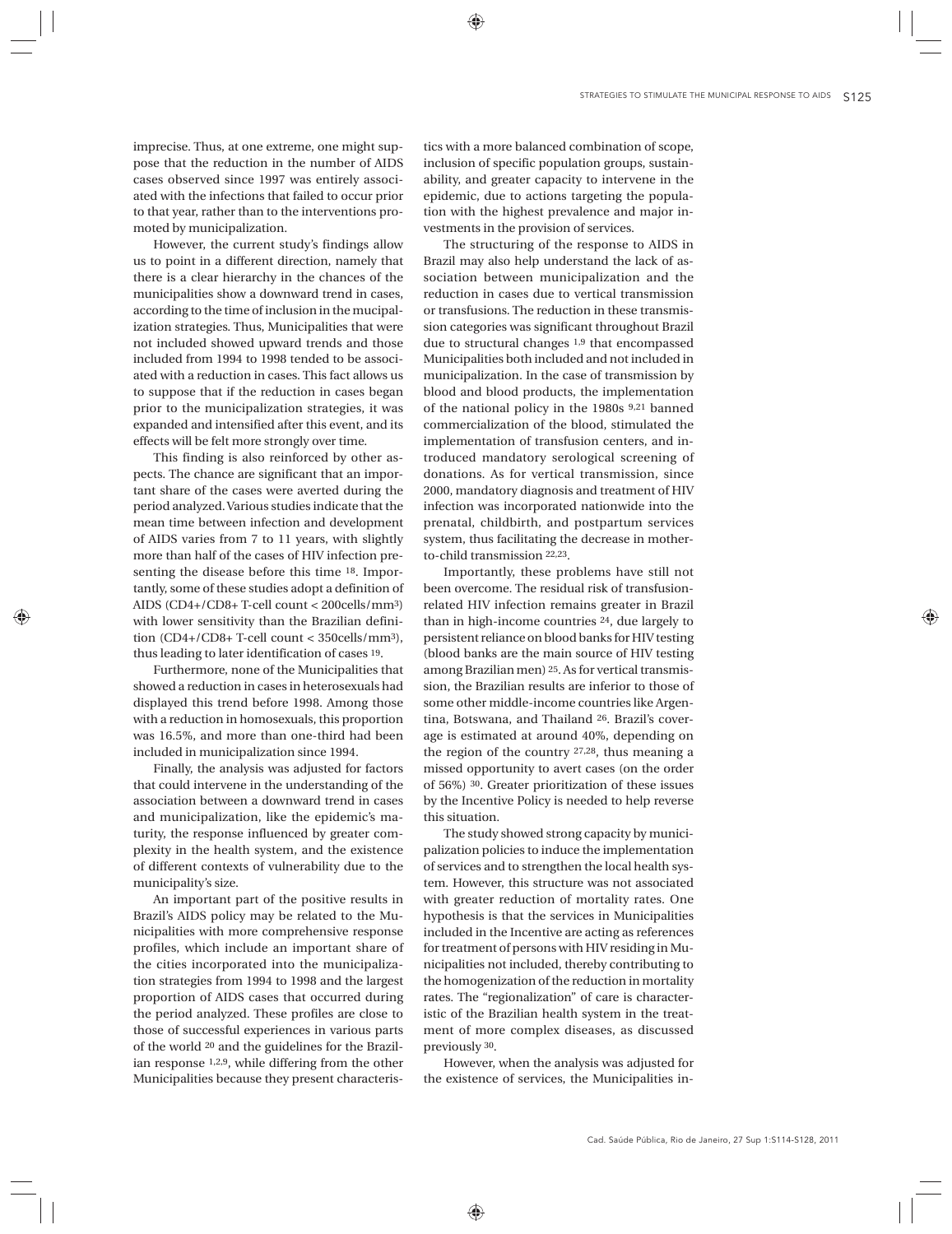cluded in 2003 showed higher chance of reducing mortality. This could reflect the incorporation of new technologies in the initial phases of the Incentive, with a positive impact on quality of care for persons with HIV. On this assumption, the impact of the incorporation of new technologies on mortality probably occurred earlier in the Municipalities included from 1994 to 1998.

A similar capacity to induce the expansion of healthcare serves was not observed in the area of prevention. This situation was unexpected, given that the guidelines for the Brazilian response and the Incentive Policy ascribe equal importance to prevention and care. The lower degree of development of prevention activities has been discussed previously 10 and may relate partially to the characteristics of the Brazilian health system, which shows incipient coverage in primary care in large cities 31, where the epidemic is concentrated, and the lower priority of health promotion activities as compared to individual patient care.

In prevention, the analysis of the response profile for Municipalities included under the Incentive revealed the exclusion of population groups with the highest HIV prevalence (and this was true, to varying degrees, in Municipalities with more limited as well as more comprehensive responses). This issue clearly revealed a mismatch between the characteristics of the response by the Municipalities, emphasizing measures for the general population, and the epidemic's profile, heavily concentrated in specific groups like IDU and homosexuals/bisexuals, who show a significantly higher risk of infection than the general population 31.

These population groups have repeatedly been excluded from the response to the epidemic in various contexts in Latin America, Asia, and Africa 20, due to numerous situations of prejudice that create barriers against access to health promotion activities 7,20. Once these obstacles are overcome, the Brazilian results should be more significant.

Fifty-four Municipalities were not included in the analysis of the response profile, since they were incorporated into the Incentive after 2006. These Municipalities typically had smaller epidemics and small to medium-sized populations, similar to the cities with more limited response profiles. One can assume that the inclusion of these Municipalities in the response profile model would not alter the findings, since no significant changes occurred between 2007 and 2008 in the Incentive Policy's guidelines.

In short, this study's findings showed that induction of the response through the transfer of Federal funds and the establishment of technical guidelines strengthens decentralized health structures, which to a greater or lesser degree foster more effective control of the epidemic: more comprehensive responses are associated with the best results. However, limitations to the response, especially in the area of prevention, minimize the actions' impact and should be the object of further intervention.

#### Resumo

*Avaliar as estratégias do Ministério da Saúde para ampliar a resposta municipal a AIDS. Cidades "incluídas" e "não incluídas" nas estratégias federais de municipalização foram comparadas segundo perfil da resposta e da epidemia. Regressão logística multinomial foi usada, entre outros procedimentos estatísticos. Municípios incluídos entre 1994/98 apresentaram maior chance de ofertar o diagnóstico do HIV [OR = 15,0; IC95%: 5,6-40,1], possuir serviços de AIDS [OR = 18,4; IC95%: 8,4-40,5] e reduzir casos por transmissão heterossexual [OR = 3,1; IC95%: 1,4-7,3], homo/bissexual [OR = 3,0; IC95%: 1,4-6,2] e uso de drogas injetáveis* 

*[OR = 6,6; IC95%: 2,9-14,9] do que os "incluídos em 2003" e os "não incluídos". Não houve associações entre municípios incluídos, a maior cobertura de prevenção e a redução de casos por transmissão vertical, transfusão de sangue e taxas de mortalidade. Municípios com resposta mais estruturada associam-se a melhores resultados. Os achados sugerem que a política de municipalização contribuiu para aprimorar a resposta.*

*Síndrome de Imunodeficiência Adquirida; Avaliação de Programas e Projetos de Saúde; Prevenção de Doenças; Descentralização*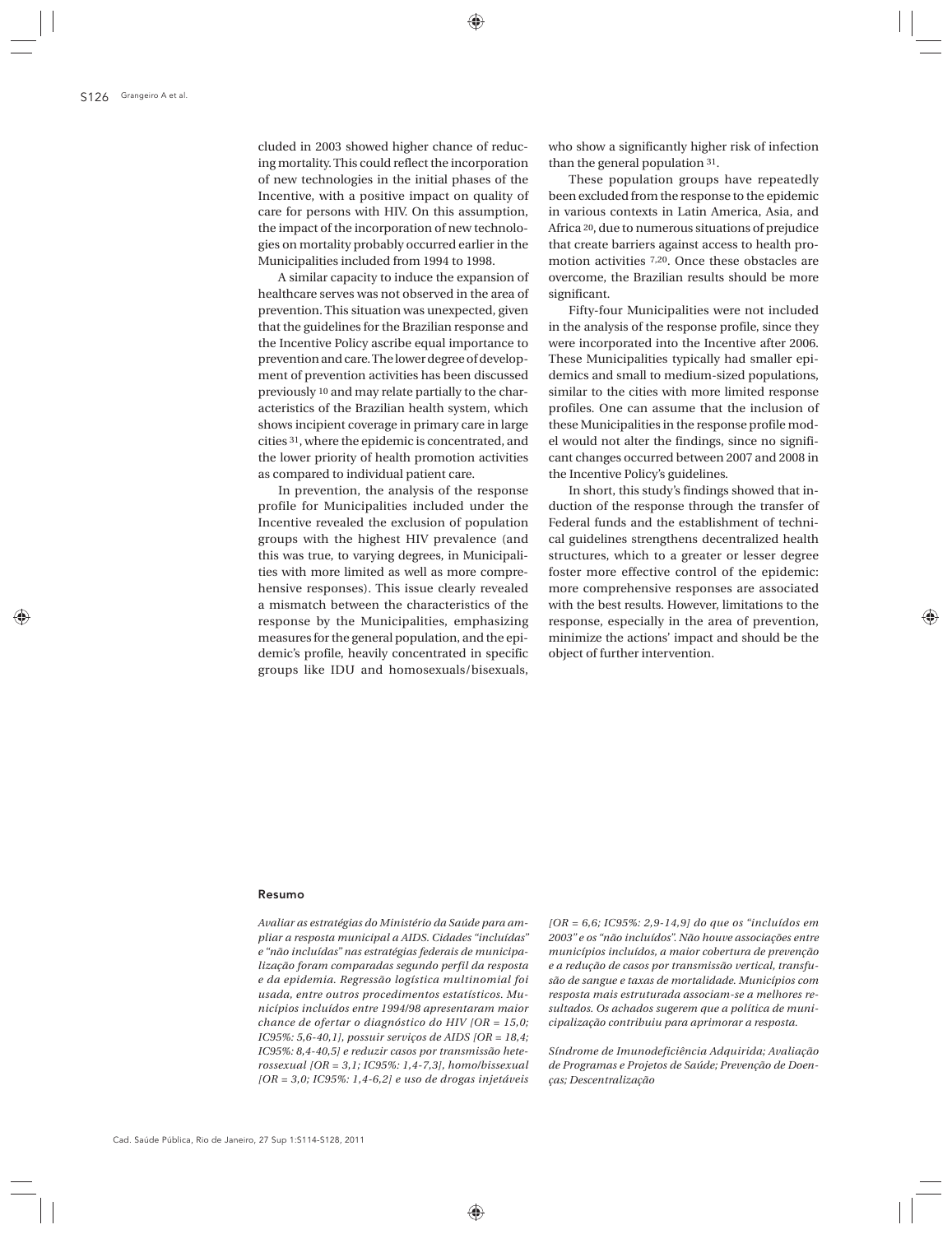# **Contributors**

A. Grangeiro and M. M. L. Escuder participated in the original concept, data analysis, and writing of the article. E. A. Castilho participated in the data analysis and writing of the article.

# Acknowledgments

The authors wish to thank the staff at the Planning Units of the National Department of STD, AIDS, and Viral Hepatitis under the Brazilian Ministry of Health and the São Paulo State AIDS Program, especially Sérgio D'Avila, Maria Alice Tironi, Sandra Regina Miguel, Sara Sorrentino, and Vilma Cervantes, for their contributions to the discussions on the Incentive Policy and for providing information and data, as well as Paulo Roberto Teixeira for his critical analysis.

### References

- 1. Berkman A, Garcia J, Muñoz-Laboy M, Paiva V, Parker R. A critical analysis of the Brazilian response to HIV/AIDS: lessons learned for controlling and mitigating the epidemic in developing countries. Am J Public Health 2005; 95:1162-72.
- 2. Grangeiro A, Laurindo-Silva L, Teixeira PR. Resposta à AIDS no Brasil: contribuições dos movimentos sociais e da reforma sanitária. Rev Panam Salud Pública 2009; 26:87-94.
- 3. Teixeira PR, Vitória MA, Barcarolo J. Antiretroviral treatment in a resource-poor setting: the Brazilian experience. AIDS 2004; 18 Suppl 3:S5-7.
- 4. Fonseca MGP, Bastos FI. Twenty-five years of the AIDS epidemic in Brazil: principal epidemiological findings, 1980-2005. Cad Saúde Pública 2007; 23 Suppl 3:S333-44.
- 5. Berquó E, Barbosa RM, Lima LP; Grupo de Estudos em População, Sexualidade e AIDS. Uso do preservativo: tendências entre 1998 e 2005 na população brasileira. Rev Saúde Pública 2008; 42 Suppl 1: 34-44.
- 6. Caiaffa WT, Bastos FI, Freitas LL, Mingoti SA, Proietti FA, Carneiro-Proetti AB, et al. The contribution of two Brazilian multi-center studies to the assessment of HIV and HCV infection and prevention strategies among injecting drug users: the AjUDE-Brasil I and II Projects. Cad Saúde Pública 2006; 22:771-82.
- 7. Garcia S, Koyama MAH; Grupo de Estudos em População, Sexualidade e AIDS. Estigma, discriminação e HIV/AIDS no contexto brasileiro, 1998 e 2005. Rev Saúde Pública 2008; 42 Suppl 1:72-83.
- 8. Hacker MA, Kaida A, Hogg RS, Bastos FI. The first ten years: achievements and challenges of the Brazilian program of universal access to HIV/AIDS comprehensive management and care, 1996 -2006. Cad Saúde Pública 2007; 23 Suppl 3:S345-59.
- 9. Teixeira PR. Políticas públicas em AIDS. In: Parker R, editor. Políticas, instituições e AIDS: enfrentando a epidemia no Brasil. Rio de Janeiro: Associação Brasileira Interdisciplinar de AIDS; 1997. p. 43-68.
- 10. Paiva V, Pupo LR, Barboza R. O direito à prevenção e os desafios da redução de vulnerabilidade ao HIV no Brasil. Rev Saúde Pública 2006; 40 Suppl: 109-19.
- 11. World Bank. Project performance assessment report: Brazil first and second AIDS and STD control projects (Loan 3659-BR and 4392-BR). Operations Evaluation Department, 2004. http://www.world bank.org/ (accessed on 15/Jul/2008).
- 12. Barboza R. Gestão do Programa Estadual DST/ AIDS de São Paulo: uma análise do processo de descentralização das ações no período de 1994 a 2003 [Masters Thesis]. São Paulo: Coordenadoria de Controle de Doenças, Secretaria de Estado da Saúde de São Paulo; 2006.